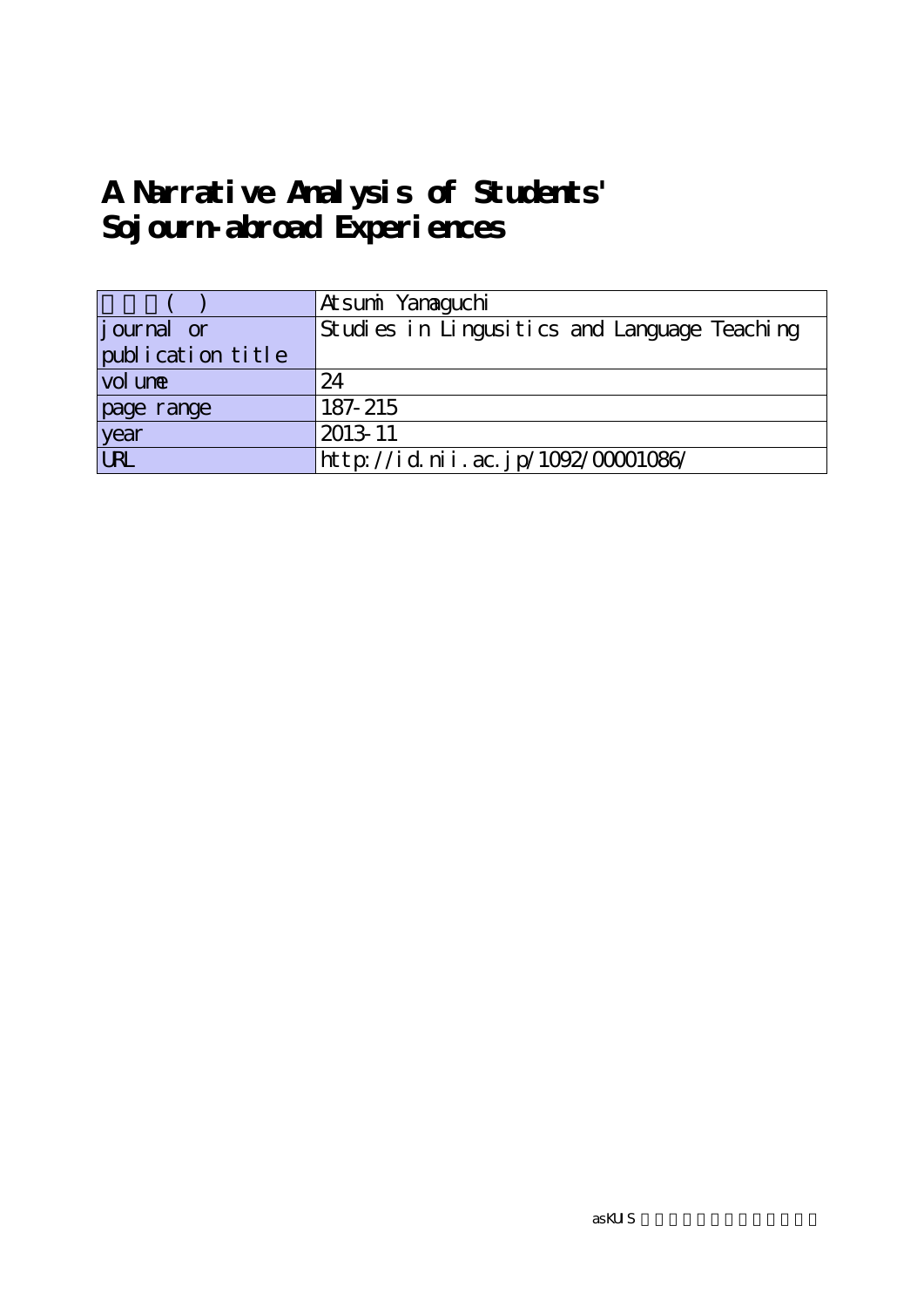# **A Narrative Analysis of Students' Sojourn-abroad Experiences**

# **Atsumi Yamaguchi**

# **Abstract**

This study aims to shed light on aspirations among students of Kanda University of International Studies (KUIS) towards a sojourn abroad. In the context of the decreased number of students studying in the United States, the Ministry of Education, Culture, Sports, Science, and Technology (MEXT) promotes the Project for Promotion of Global Human Resources Development to encourage university students to internationalize. Meanwhile, more and more students take opportunities of alternative forms of sojourn abroad including international volunteer and internship programs. Such students' in-depth experiences of sojourn abroad have been under-researched although many studies reports on the challenges which those studying abroad encounter. Exploiting a narrative approach, this research explores desires for a sojourn abroad and "communities of practice" (Wenger, 1991) emerging in the stories of three KUIS students enrolled in respective forms of sojourn abroad. The findings suggest 1) students enrolled in internships and volunteer programs may be less negatively impacted by the ideologies related to English Language Learning; 2) a workplace could be an excellent platform for students to gain legitimate participation in a target language community; 3) no matter the form, a sojourn abroad may provide rich opportunities for students to explore their future careers.

# **Introduction**

# **Recent trends of sojourns abroad**

In 2013, university students in Japan are likely to be afforded with diverse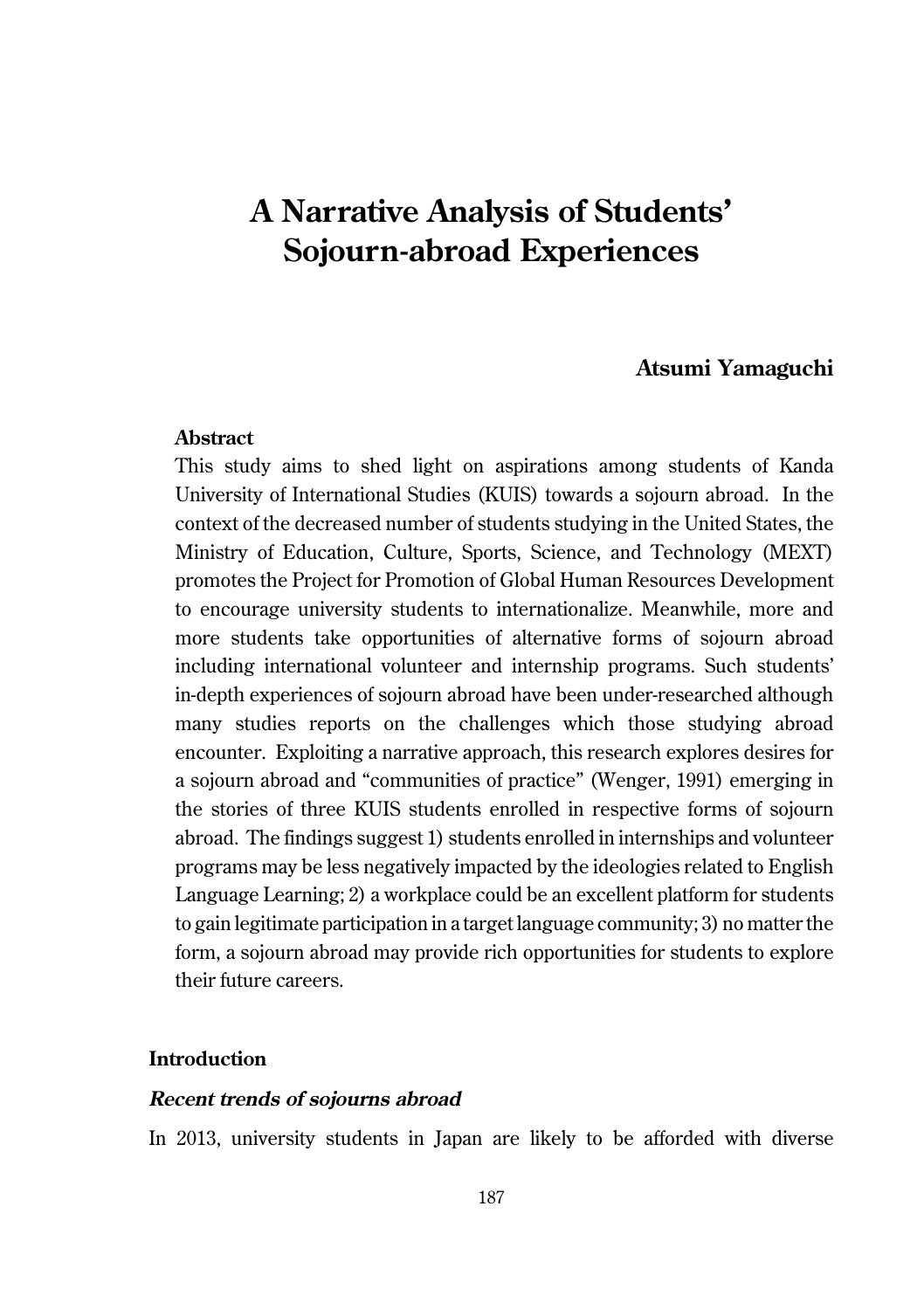opportunities to reside abroad. In general, given options include not only studying in ESL/ university/ college but also being enrolled in internship programs, joining volunteer programs, or working on working-holiday visa. Although "*ryugaku* [studying abroad]" is a term widely used in public discourses, the meaning could be different in respective ways. To make further discussion clear, this study understands *ryugaku* as being enrolled in overseas educational institutions. According to the MEXT, the number of Japanese international students on *ryugaku* decreased 3.1% to 58,060 in 2012. The number has been gradually decreasing from 2004 from its peak of 82,945. The Japan Times (2011) publicized this issue, warning that the decrease of the number of students studying abroad would damage the future of Japan. They attribute the reason of decline to the fact that students have to start employment searching early. Subsequently, a project called the Promotion of Global Human Resource Development, launched in 2010 by the MEXT. It encourages university students fostering global qualifications to "positively meet the challenges and succeed in the global field" (The MEXT, 2010). Nationwide, globalization draws much attention and is strongly encouraged within the educational system in Japan.

Other forms of sojourns abroad have attracted attention as well. Some research shows that more and more students have chosen alternative forms of residence abroad. For instance, Yamashita (2009) reports positive impact of an international volunteer program on students' willingness to communicate in their target language. On the internet and in magazines, information related to alternative sojourn-abroad opportunities have flourished. Information about oversees volunteer and internship programs are available on the internet by multiple associations. The Council on International Educational Exchange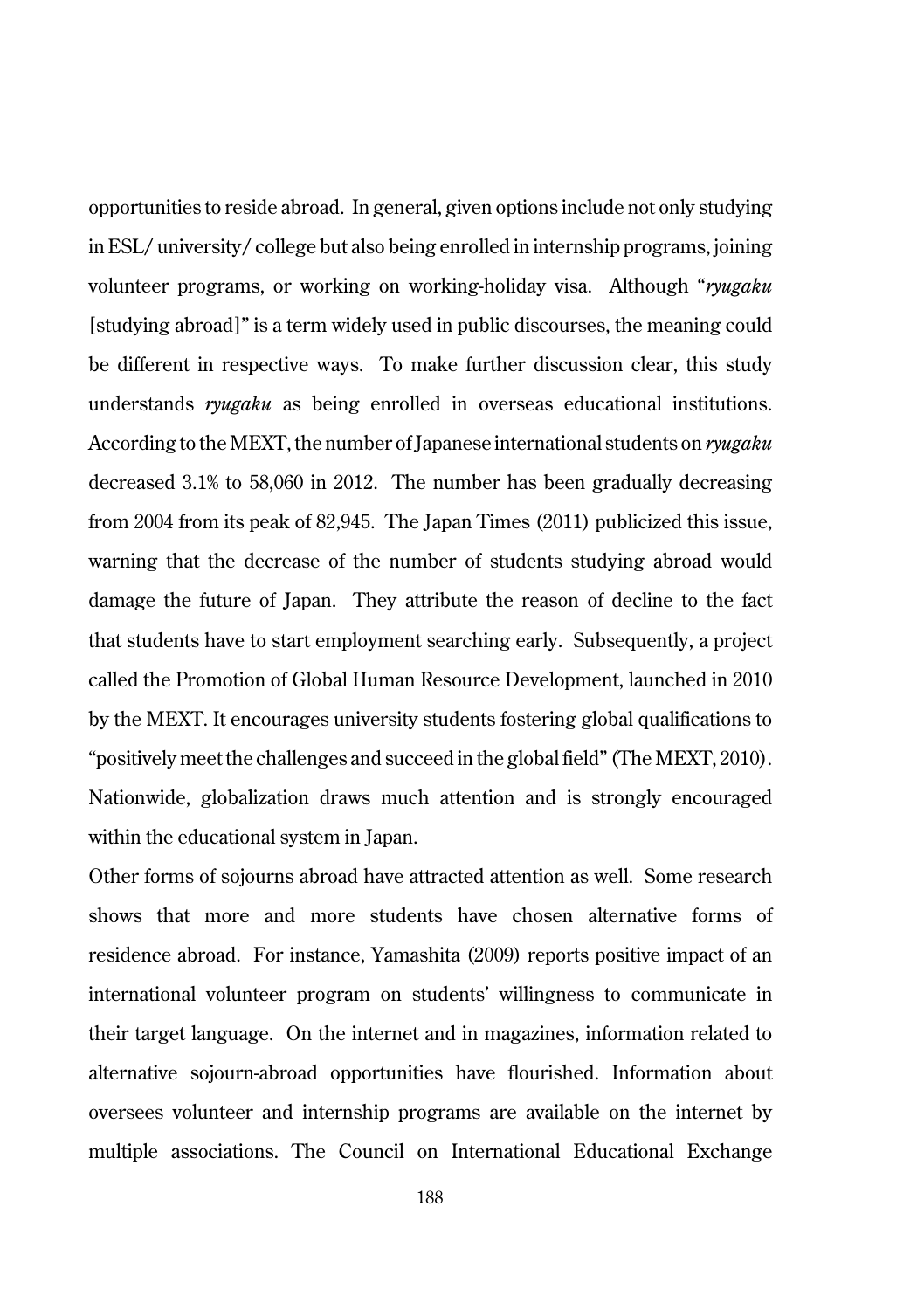(CIEE), for example, offers 600 to 700 projects in more than thirty countries every year. Some agencies even guide students through finding internship opportunities and preparing for staying in their destination countries. In addition, working holiday related information is also easy to find from multiple sources, including mass media and on-site workshops. In 2010, over 20 forums of working holiday were held, accommodating more than 2000 customers (Japan Association for Working Holiday Makers, 2013).

#### **Theoretical Framework**

# **Study abroad as an opportunity of finding themselves in a new environment**

A number of studies in the applied linguistics have reported its positive impact regarding linguistic gains in studying abroad. A number of studies demonstrated learners' linguistic growth in their respective linguistic skills after studying abroad. On the other hand, researchers also critically point out the different ranges of development in linguistic outcomes depending on individuals (Kinginger and Battner, 2008). These findings reveal that study abroad is unlike a magical treatment, but rather a training camp where learners themselves seek for a way to acquire the target language. Norton (1995) firstly argued that language acquisition is "a site of struggle" (p.14) where learners negotiate their identities to find who they are in their new community. Given that learners respectively strive to overcome such struggles in day to day interactions and power structures within the target communities, the context where learners are involved in strongly influences their linguistic growth. As such, researchers in a "contextualist perspective" (Mackey and Wong, 1996, p. 577) argue that close examinations into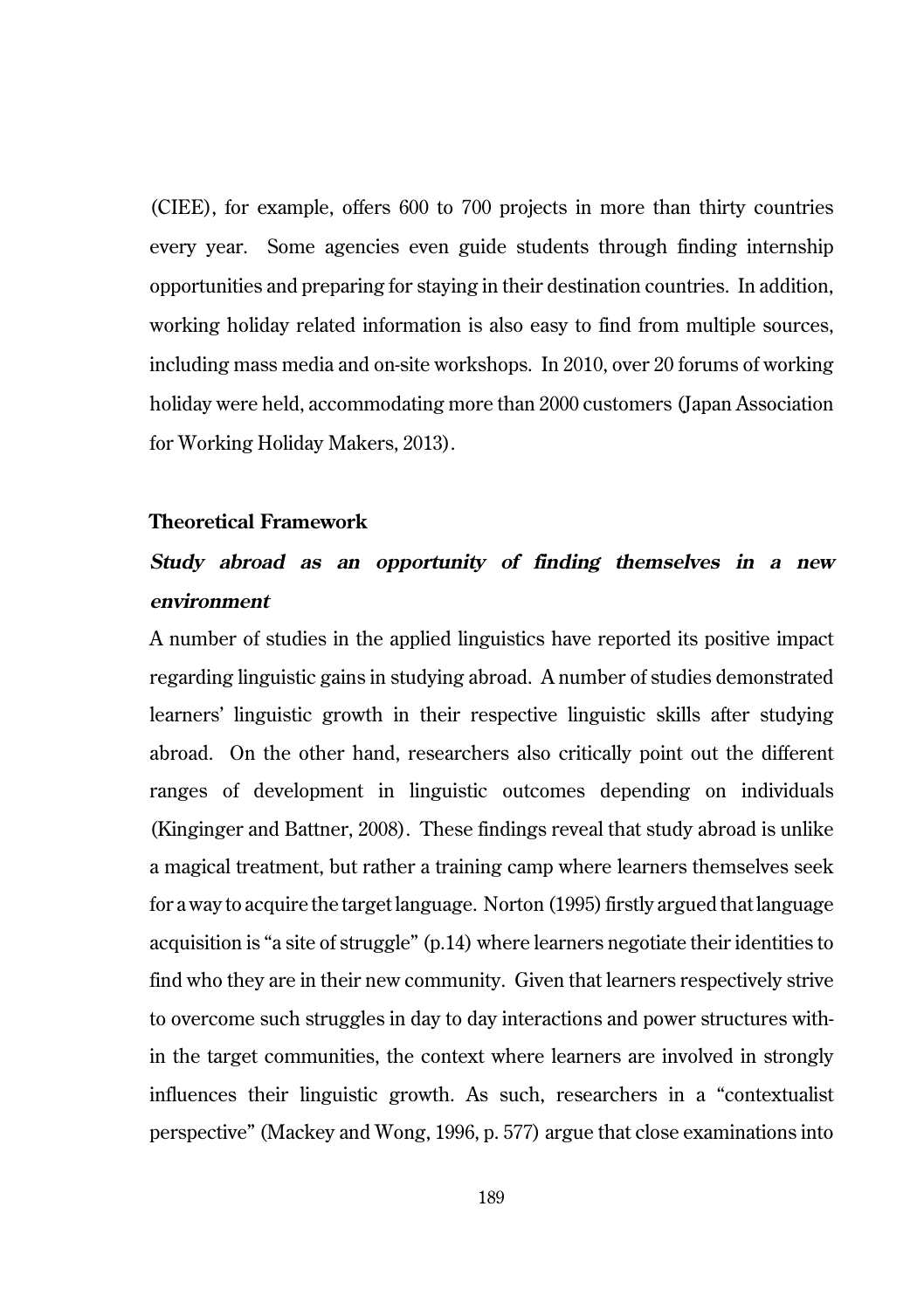learners' sociocultural environment including contents and contexts of learning are crucially important. In other words, they closely examine the interrelationship between discourse, power and identities. Employing Fourcaulitian sense, discourse was understood as "a set of historically grounded statements that exhibit regularities in presuppositions, thematic choices, values, etc" (Foucault, 1972, p. 579). Therefore, the discourse and power which learners are subject to inevitably shape learners' identities. In a similar light, Kinginger (2004) looked into a learner's narratives of studying abroad. She illustrates mutual relations of social discourses and identity reconstruction of a case of an American woman, Alice, who agonized over turning herself into a French person. This study suggests that excessive longing for the target culture and the language itself in the study-abroad context may negatively impact language acquisition. A few years later, Kinginger (2008) reported on the emergence of "national identity" during language learning abroad of American students in France. In this study, she illustrated American students' challenges to ascribed identities as an American and emergence of national identity at a time of socio-political tension between the U.S. and France. She emphasizes the importance of the context of learning since it may significantly influence learners' "openness" to interaction in the target community. Now shifting a scope to Japanese learners of English, Pillar and Takahashi (2006) argue against the media's twisted image of *ryugaku* and "English-speaking West". In other words, media manipulate and perpetuate images of *ryugaku* and English-speaking countries. By showcasing five Japanese women's struggles in Sydney, Australia, they demonstrated the danger of conceptualizing *ryugaku* or Western countries as objects of desire because they never pursue such desires. Pillar and Takahashi call the desires "*akogare* [aspiration]", which includes "'Western' emancipated lifestyle" and "mastery of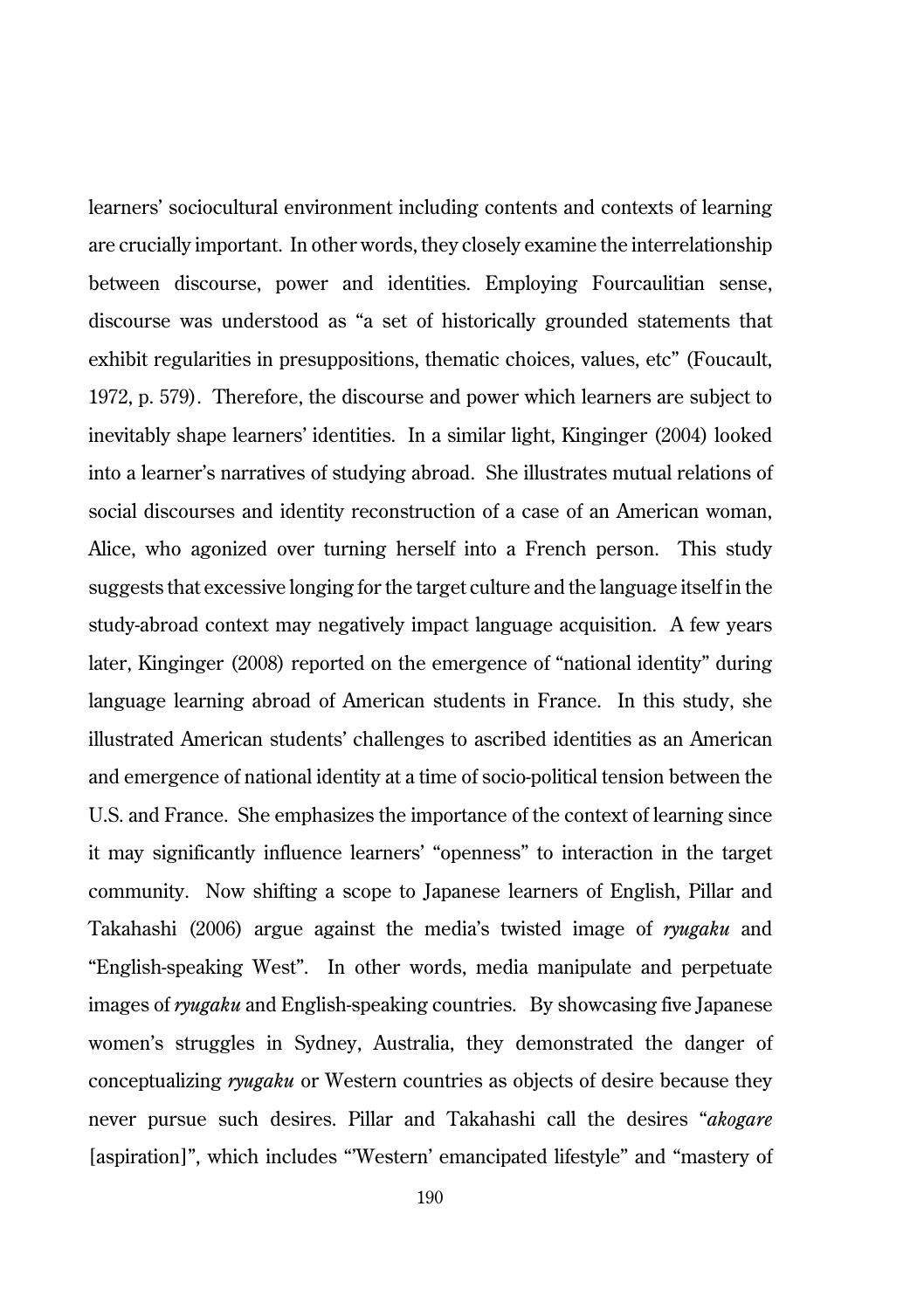English" (p. 78). These desires are constructed by media discourses, such as fashion magazines. They report that an informant with less desire as such achieved the most competent communicative skill. Similarly, Kobayashi (2007) investigates Japanese working women who quit decent jobs and came to Canada to study English without any concrete future plans. These women vaguely believed that studying abroad might realize their career advancement. She also argues that their desire was strongly affected by ideologies projected by media discourses, such as Western movies, as well as macro sociocultural situation surrounding Japanese women. Her work adds other examples of desires of sojourn abroad not only acquiring the target language but also accomplishing personal meanings.

Being seen in literature, whether or not learners succeed in language acquisition is strongly affected by the context learners being enrolled in. Desires of sojourn abroad and the context where learners are in place may interrelate and influence mutually (Pillar and Takahashi, 2006). It may be because they are subject to ideologies and discourses in respective contexts, which may or may not, allow the learners to make sense of themselves in the target community. If so, the alternative forms of sojourns aboard may have learners be subjected to different sets of discourses, ideologies, and ascribed identities. Thus, this study aims to shed light on learners' English language learning experiences, who were enrolled in multiple forms of sojourns abroad. It is hoped that a discussion over the different impact of each form of sojourns abroad may provide interesting points of discussion to inform learners in deciding which form of sojourns aboard to select.

### **Communities of practice and agency**

In an investigation of learners' experiences of sojourns abroad, I will draw on two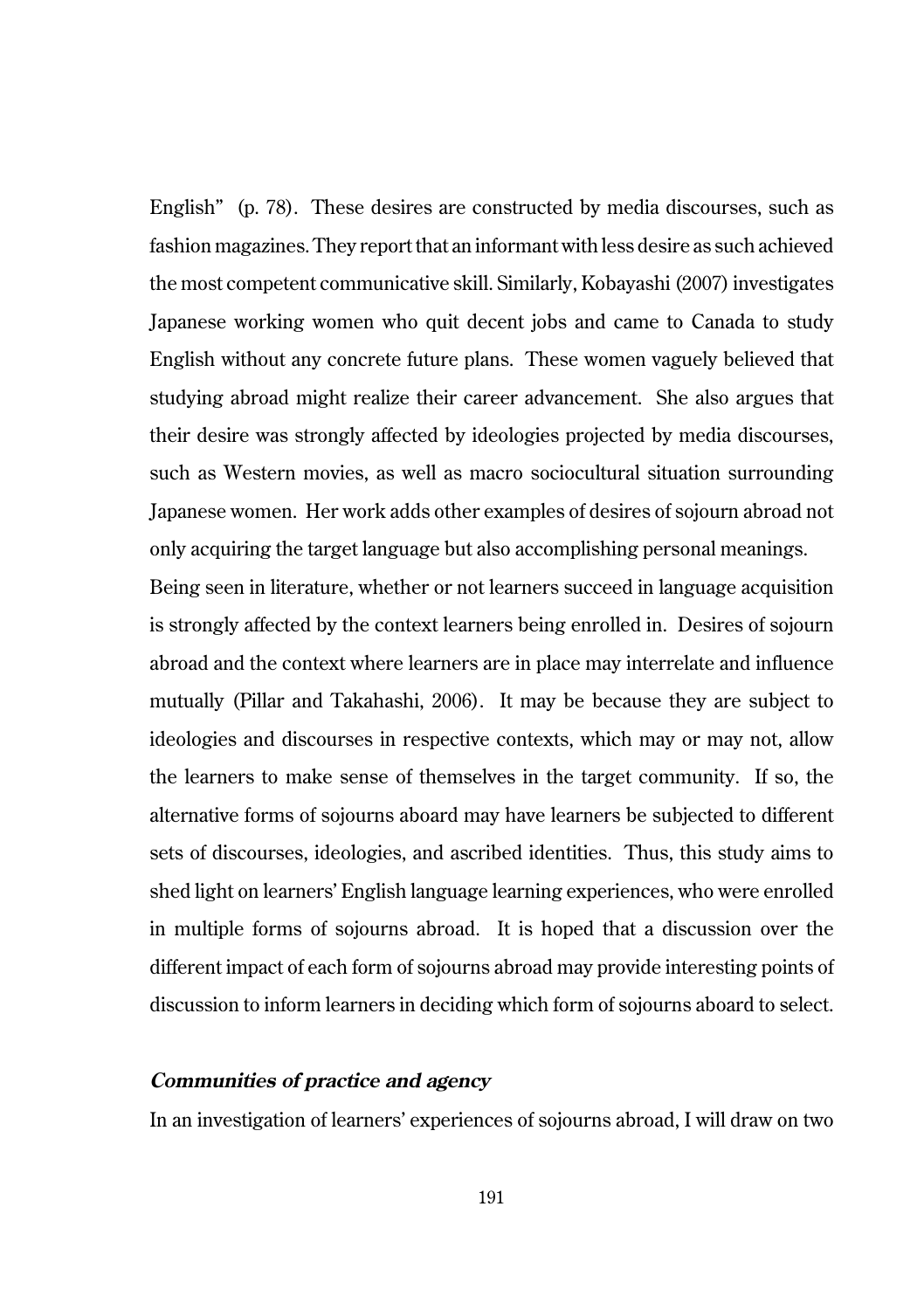key terms: "communities of practice" and "agency". *Communities of practice* is a theory developed by Lave and Wenger (1991) in a social study and now widely used in the applied linguistics. In a following book, Wenger (1998) describes it as follows:

*Communities of practice are an integral part of our daily lives. They are so informal and so pervasive that rarely come into explicit focus, but for the same reasons they are also quite familiar…We also have a fairy good idea of who belongs to our communities of practice and why, even though membership is rarely made explicit on a roster or a checklit of qualifying criteria. (p. 7)*

In this light, in order to acquire the target language, learners need to become a competent member of social activities in a new language. It is because "repeated engagement in and experience with these activities with more competent member of the group" (Rogoff, 1994, p.209) may allow learners to access linguistic resources. In order to gain membership in a *community of practice*, learners may face reconstruction of identities. The process may not be easy, nevertheless successful learners are likely to exercise agency in order to approach a *community of practice*. This study understands agency as willingness for language learners to discover a positioning in a *community of practice*. Recognizing that discourses and agency strongly interact with each other, this study aims to unfold the contents and the contexts of the respective cases of sojourn abroad by taking a close look at *communities of practice* which Japanese learners of English approach to and discourses where the learners are situated. It is because *communities of practice* and discourses discursively, but inevitably, shape learners agency and language learning and vice versa. In this respect, this study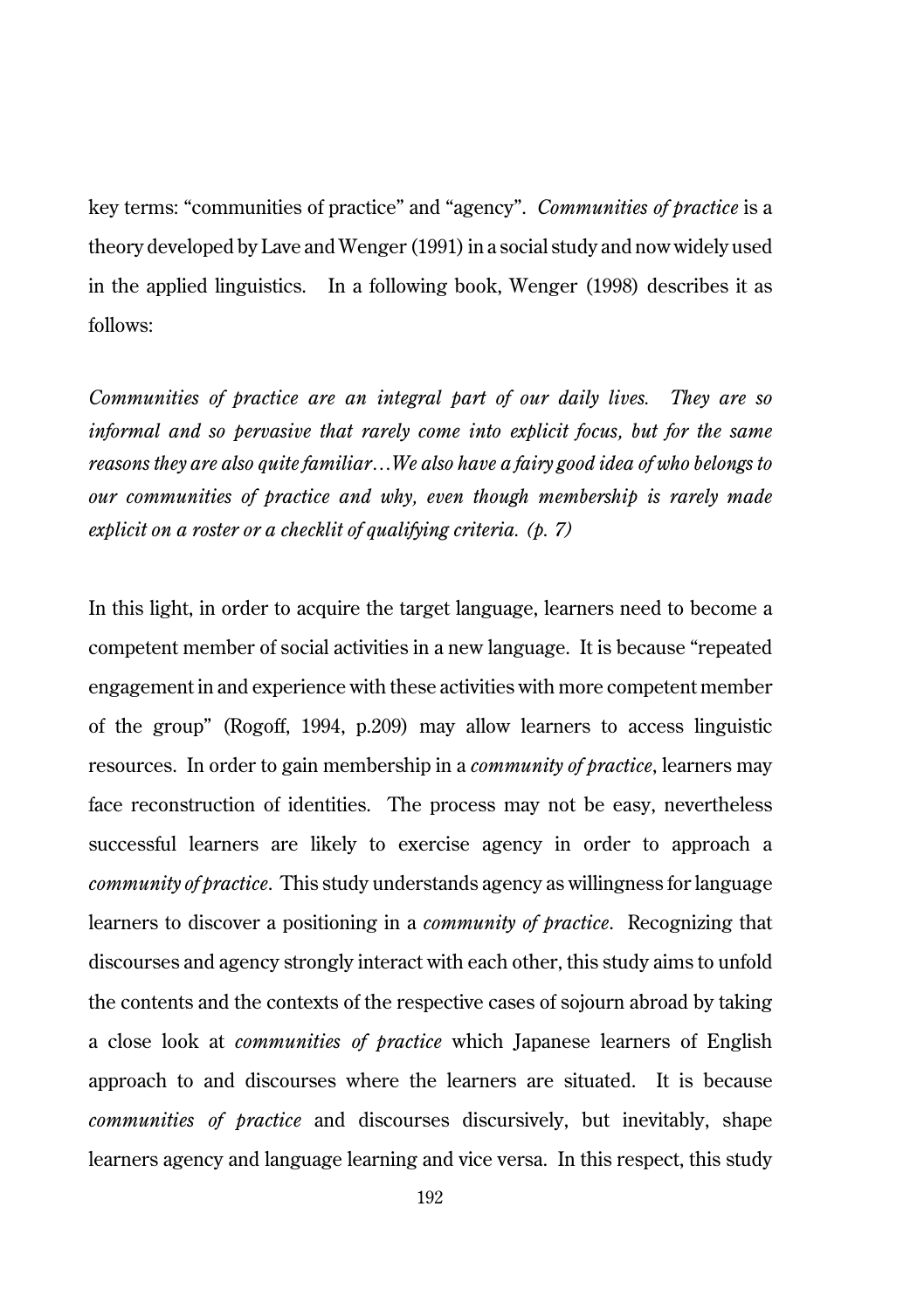interrogates the following research questions:

- 1) What kinds of discourses of desire are circulating in narratives of students enrolled in respective forms of sojourn abroad?
- 2) What kinds of *communities of practice* and ascribed identities come into play in their narratives?

# **Methodological Framework**

#### **Narrative analysis**

In order to investigate the research questions mentioned above, a collective case study (c.f. Heigham, J and Croker, A. R, 2009) was employed. By looking at these cases, I drew comparisons and contrasts to discover similarities and differences across research subjects' narratives. Narrative inquiry has recently gained "increasing stature in psychology, sociology, sociolinguistics, and anthropology as a legitimate and rich data source for a variety of investigations, including that of narrative construction of selves and realities" (Pavlenko and Lantolf, 2001, p. 159). Narratives illustrate underlying insights and assumptions of narrators which even they do not consciously know. In other words, narratives bring hidden assumptions of narrators to the surface. Pavlenko (2007)'s seminal work, suggests avoiding just focusing on content analysis which examines L2 learners' thoughts, attitudes and feelings about their language learning process. She rather encourages researchers to take equal attention to content, context, and form of narratives. Whereas acknowledging her point, this small scale interpretative study will put the main focus of analysis on the content and context. Since the aim of this study is to unfold the environments and discourses that the learners are situated in at the beginning, content and context analysis would be the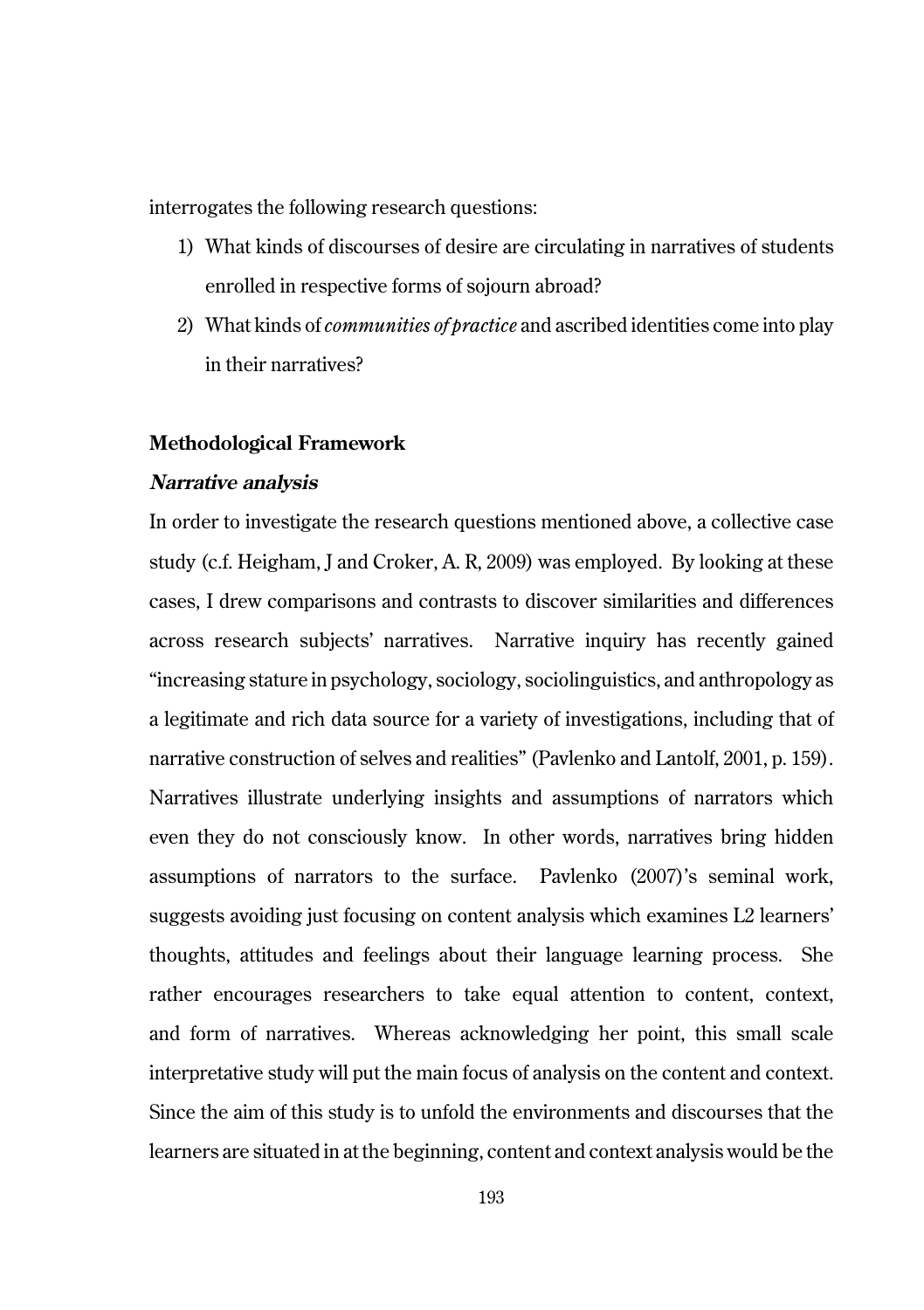best choice in this case. In addition, while some researchers take narrative data as facts, this study understands narratives as "investigation of their 'versions of reality' (Ochs and Capps, 1996)" (Jackson, 2008, p.68). Similar to the way Jackson approaches narrative stories of the students having studied abroad, my analysis is to identify repetitions and patterns in narratives as well as to extract issues and themes across narratives of each research subject. To best make this interpretation transparent for readers, the next section will provide background information of the research participants to the extent which are known. It is ensured to limit the information not to violate their anonymity. All names are pseudonyms.

## **The participants**

The participants of this study are three female students in their third year at Kanda University of International Studies (KUIS) in 2013. I became acquainted with them through my non-credit bearing self-directed learning course in their freshman year. Ai (pseudonym) and Sakura (pseudonym) were my advisees in the course for two years. Additionally, Yuka (pseudonym) was advised for one semester. They were also classmates in their Freshman English class. Dialogs in spoken and written advising sometimes went beyond issues of their module-related work but expanded to their future visions. Based on the interaction and my observation of their self-directed course work, I can ensure that all of them had been highly motivated to pursue English as well as sojourns aboard. In fact, all of them accomplished their goals in respective forms of residence abroad in a few years since then. Interestingly, they respectively selected different forms of sojourn abroad: studying at an ESL program and then working at an internship; being enrolled in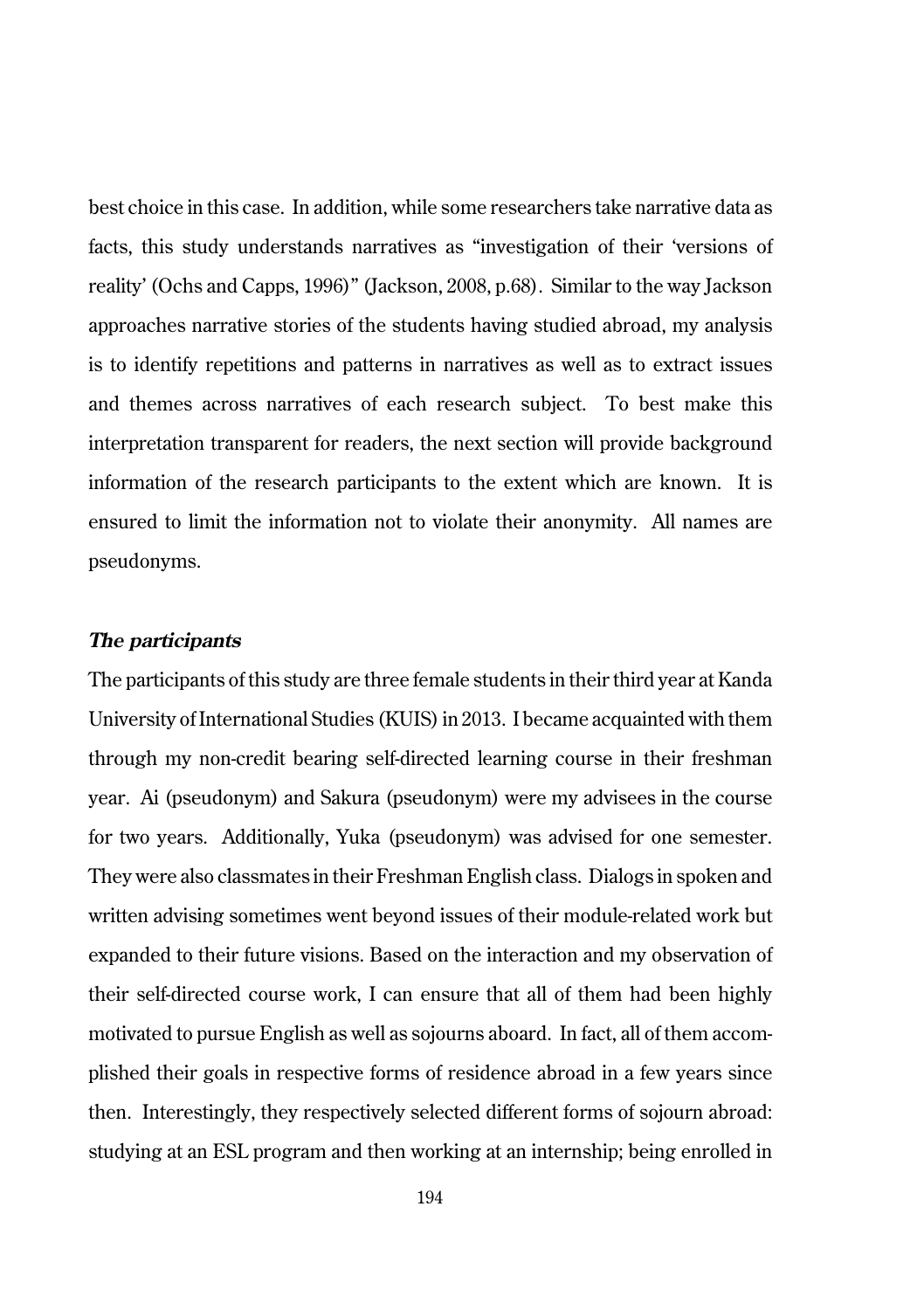international volunteer programs for short terms; and studying at a university under KUIS's recommendation. Available options of sojourns abroad for KUIS students are listed in Table.1.

| Ninteiryugaku<br>Study abroad<br>(credit transfer<br>available) | Exchange program  | Students study at a sister university as an<br>exchange student. As long as they pay tuition<br>to KUIS, they do not have to pay for a sister<br>university. |  |
|-----------------------------------------------------------------|-------------------|--------------------------------------------------------------------------------------------------------------------------------------------------------------|--|
|                                                                 | Recommendation    | Students study at a university which holds an<br>agreement with KUIS. Students pay partial<br>tuition.                                                       |  |
|                                                                 | Individual budget | Students study at a university or in an ESL<br>program of their choice.                                                                                      |  |
|                                                                 | Short-term        | Students study at a university in connection<br>with KUIS during long-term holidays.                                                                         |  |
| International volunteer project                                 |                   | Students volunteer in places of their choice.<br>Various organizations provide information<br>about volunteer programs.                                      |  |
| International internship program                                |                   | Students work at an internship on a paid or<br>unpaid condition. When it is combined with<br>studying in an ESL program, it should be<br>unpaid.             |  |
| Working holiday                                                 |                   | Students work overseas. Within English-<br>speaking countries, Australia, New Zealand,<br>Canada, and UK issue working holiday visa.                         |  |

Table.1. Available forms of sojourns abroad at KUIS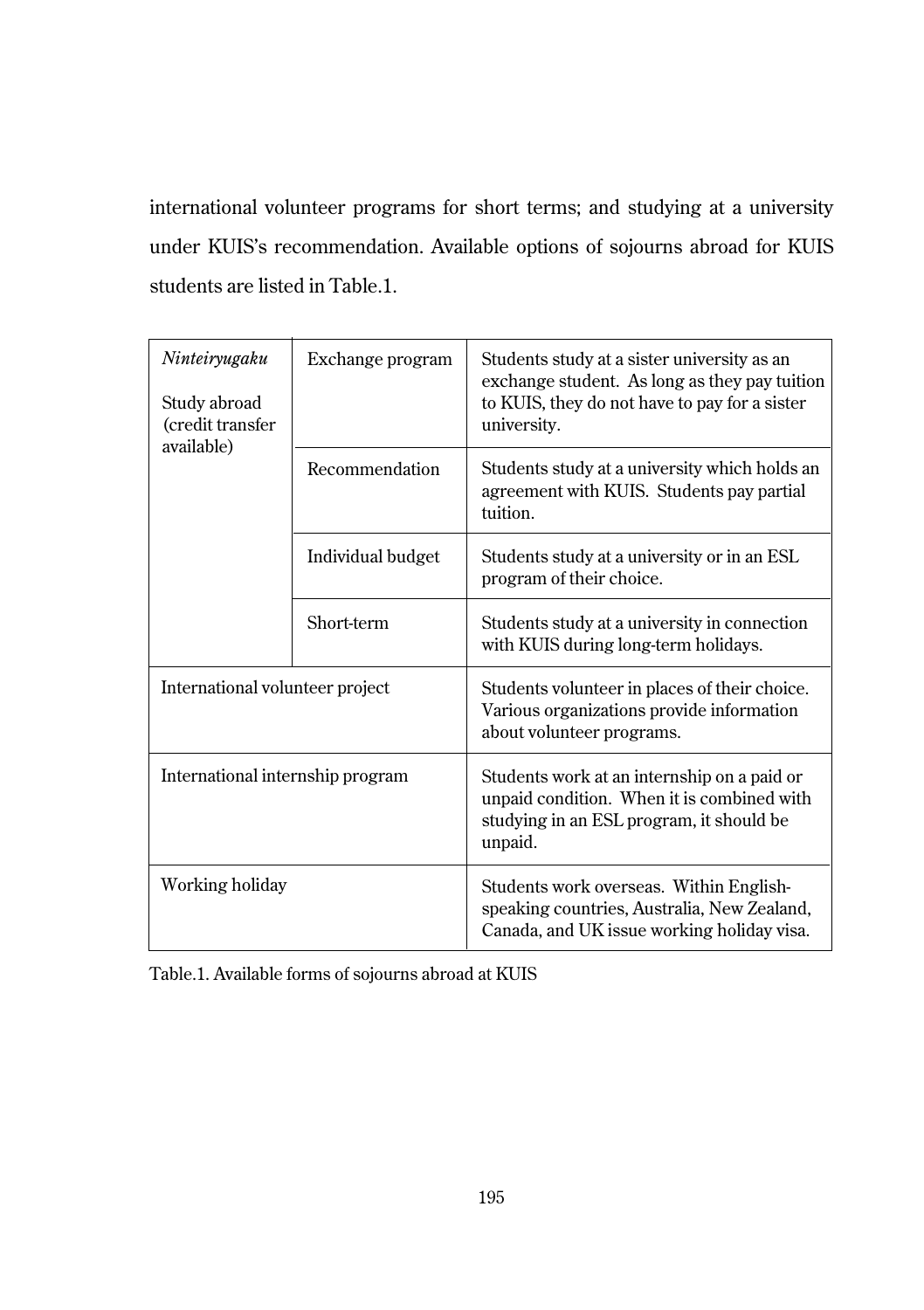# Ai

In Toronto, Canada, Ai was enrolled in an ESL program for eight months and after finishing the course, engaged in an international internship program for three months. She gained the opportunity of internship by taking an interview on the site. While advising her about English language learning, she told me her passion to reside abroad. At some point in her sophomore year, she came to me to consult about her study abroad plan. She was wondering whether she should study as an exchange student, work on working-holiday visa, or do an internship while studying in an ESL program. During the meeting, she confessed that she had no particular subject to study with interest at a university. After a while, Ai reported me that she decided to study in an ESL program in Toronto and to later search for an internship opportunity. Then, she took a year off from university. After coming back, Ai went back to her regular school life as a senior student. A few times visiting me in person, she told me that she was interested in working for a trading company or a manufacturing company which holds branches overseas. She reported me about her accomplishment on the TOEC obtaining over a score of over 850. She also happily talked about her new interests in South American culture and language.

# Yuka

In the U.S. and Turkey, she was enrolled in international volunteer programs. She volunteered in the U.S. during summer break for three weeks in her sophomore year. The volunteered work was designed to serve a local community in a small city in the U.S. One major mission was helping to organize a local festival. Later in her junior year, she again decided to be involved in another volunteer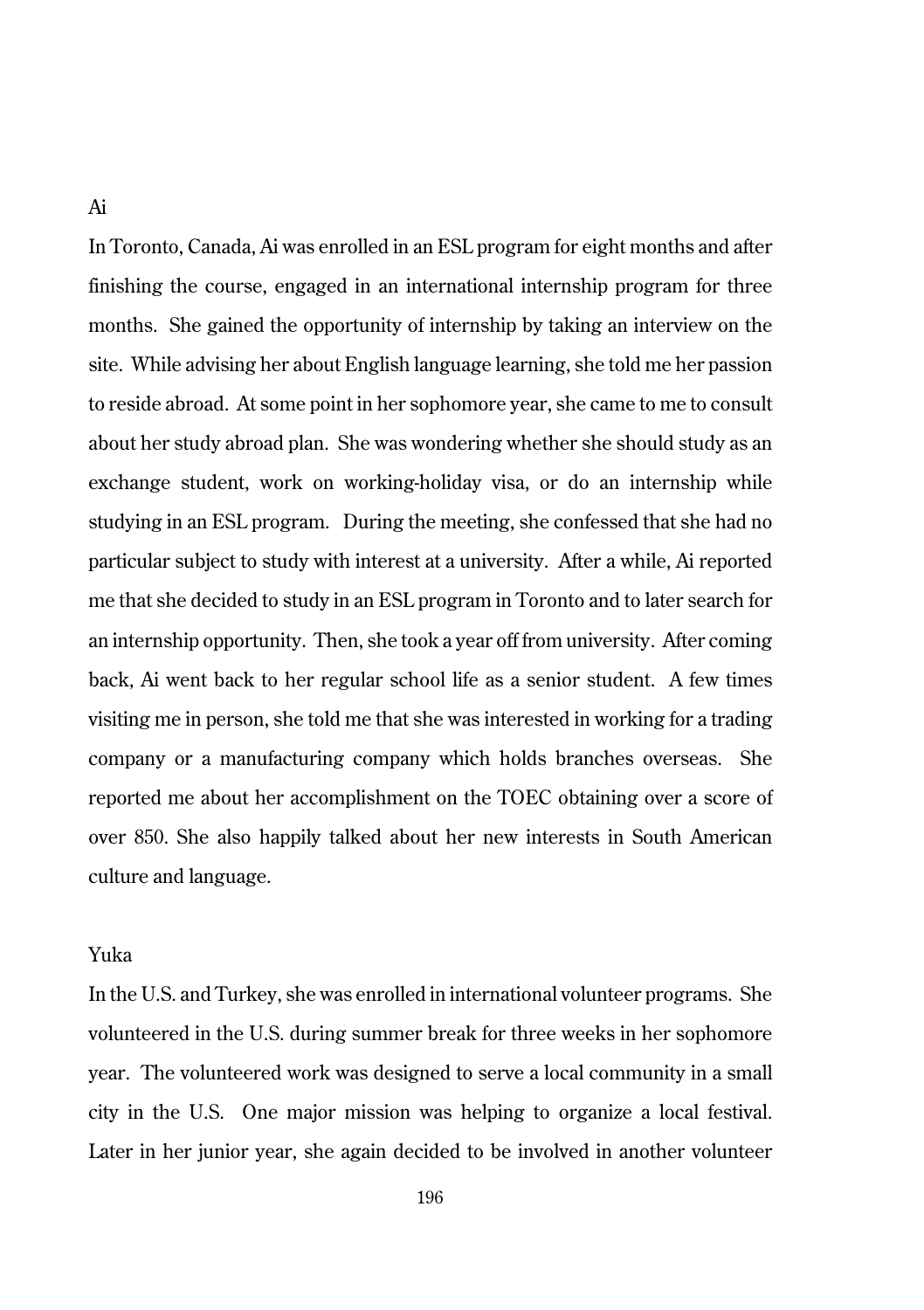opportunity in Turkey during summer break. When I asked her why she had selected Turkey as a destination, she explained that she was planning to apply for one in the U.S., yet the deadline had passed. Then, she chose Turkey because she wanted to go somewhere she would not be able to go later in her life and because she had known that Turkish people have a repetition of being nice to Japanese people. Yuka also used to be my module student and had high incentives to learn English. After coming back, she started job-hunting. She was made an offer by one company, yet she continued to search for better positions. Eventually, she was dispatched to Abitibi as a consulate staff under a three-year contract.

# Sakura

Sakura studied at a university in Seattle, the U.S., for half a year on *suisen ryugaku* [a study abroad program with partial tuition and credit transfer system available] offered by KUIS. She expressed her longing for the U.S. since her freshman year. She had worked hard to obtain the TOEFL scores to pass the standard requirement to go on an exchange program in which she could have paid less tuition. She explained that she had had a passion to study in the U.S. because she wanted to go back to the place where she spent her childhood until elementary school. Eventually, she was not selected as an year-long exchange student. Then, she instead decided to go with *suisen ryugaku* to Seattle, which allowed her to stay for half a year. After the sojourn, she told me that her target career became clearer. She started job-hunting in the airline industry to become a domestic flight attendant.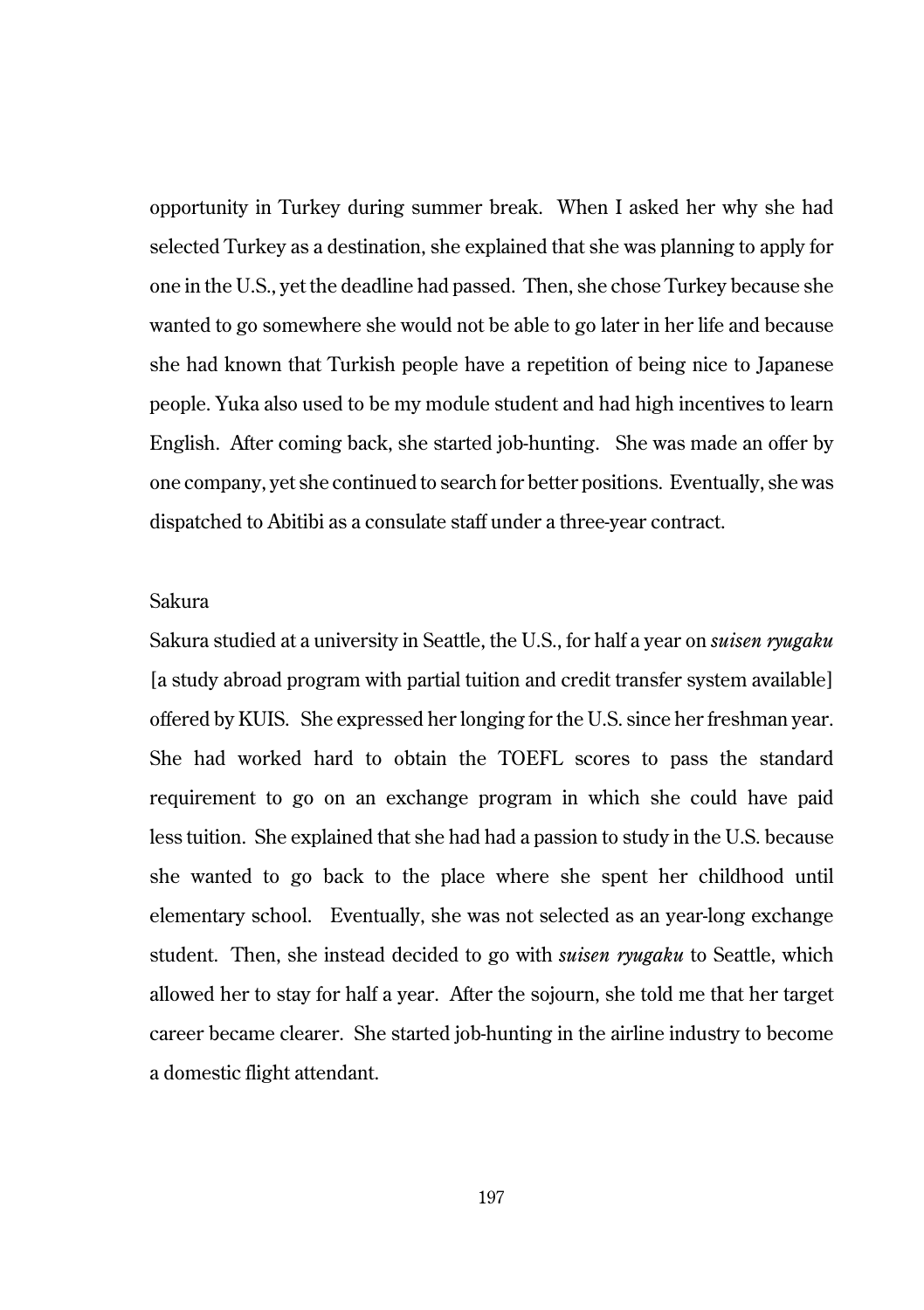#### **Data Analysis**

The data analyzed in this paper was collected through audio-recorded, face-to-face meetings with each of the participants. Before sojourns, they were asked to keep diary, however just one student actually agreed to share the diary. Therefore, the main source of data analysis comes from recorded interviews. The semi-structured interviews were conducted for thirty-minutes for each participant. The participants selected the language of use in the interview. Ai and Yuka selected English while Sakura chose to speak in Japanese. Yuka switched into Japanese in her first interview because she was not able to fully explain her thoughts in English. The second interview was undertaken only with Yuka, whose first interview data needed clarification and additional information. The Japanese interview data was translated into English by the researcher. In order to make my interpretation transparent for readers, the original transcription in Japanese and the English translation are presented in the following section. Data analysis will be showcased in two sub-sections of themes which may provide windows to the research questions.

#### **Desires for a sojourn abroad**

As discussed earlier, the reported Japanese women's desires were western lifestyle, western men, mastery of English, and a search for pathways to open up their careers. The passions identified in this study were similar in a way depending on the participants. Sakura who studied at a university expressed similar desire for study abroad. She notes: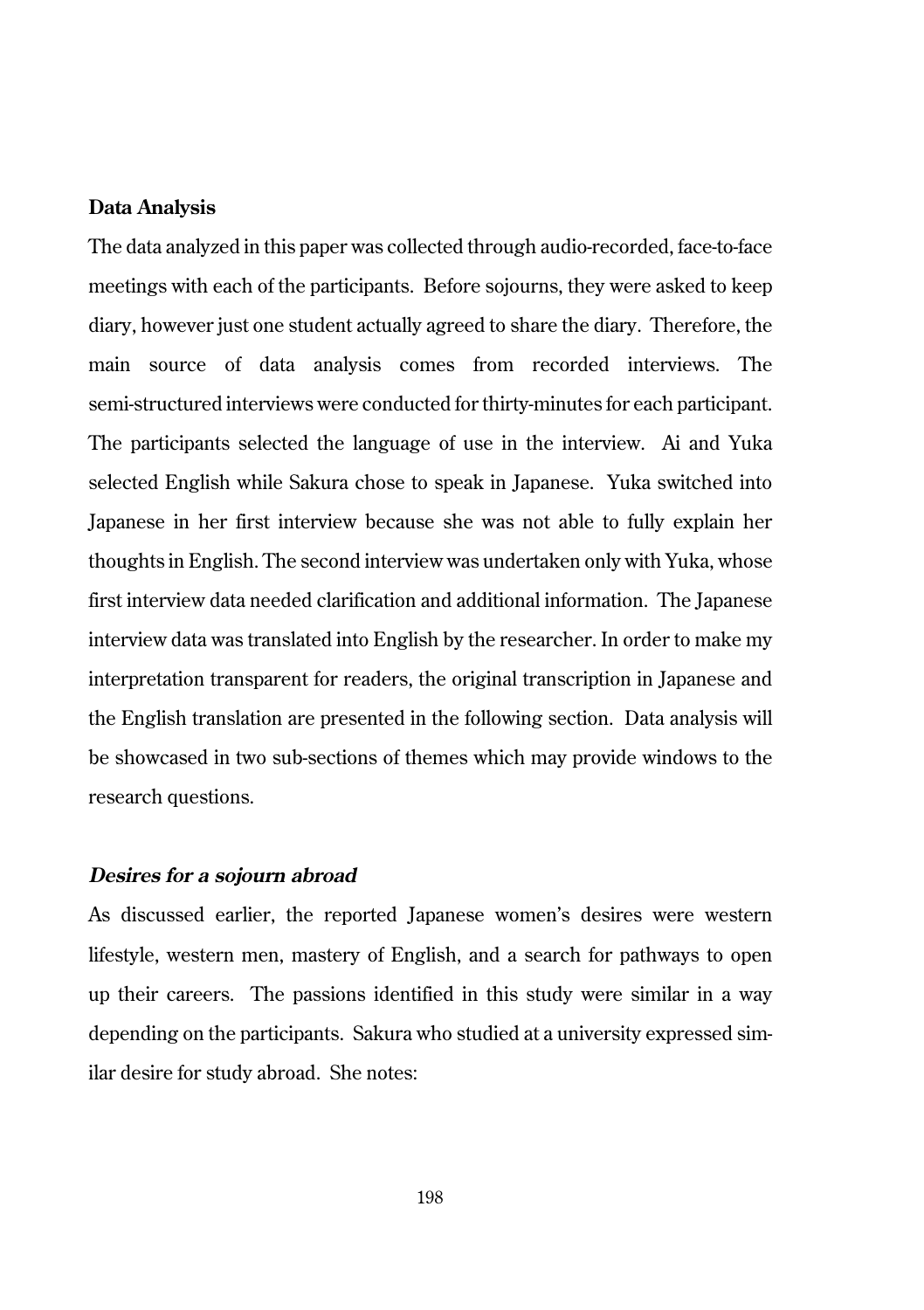# S: Sakura R: researcher

- *R: sakkine gappuga attatte ittandakedo sono gapputte nandattano? Earlier, you said that you found a gap. What was the gap?*
- *S: nanka ryugakuassenno kaisyano imeijidato kaisyano imeijidato mawarini ittsumo neithibugaite tsuneni eigoga syabereru joukyougaatte tteiunowo souzousite ittanoni mawari ze::nbu ajiajindashi nihonjinbakkadashi nihongode zenzen seikatsudekirushi nihonsyokudatte zenzen taverarerushi "kokowa ittai amerikajanai!" tte omotte ((laughter)) sorede sugoku "doushiyou" tte "oyani okane dashite moratterunoni nannimo kekka dasezuni kaerenai"tte sugoku asettemashita*

*Well, judging from images coming from agencies of study abroad, images coming from agencies of study abroad, I had expected situations where I would be surrounded by native speakers and speak English all the time, but everyone around me was Asians, there were many Japanese, I can get around in Japanese and eat Japanese food. So I thought "Here is not America!" ((laughter)) Then I thought "what should I do? I can't go home without achieving anything even though my parents supported me". I was very upset.*

Similar to the women in Pillar and Takahashi and Kobayashi, Sakura points out misguided images of study abroad by study-abroad agencies. She claims that she expected circumstances where she would easily gain an access to English spoken by native speakers (NSs). In fact, her classmates were mostly Asian, including many Japanese. The miss-imagined context of study abroad that Sakura explains doesn't seem to include any struggle gaining "voice" in the community of the target language. Even more she imagined herself easily becoming able to communicate with native speakers in native-like English. The following excerpt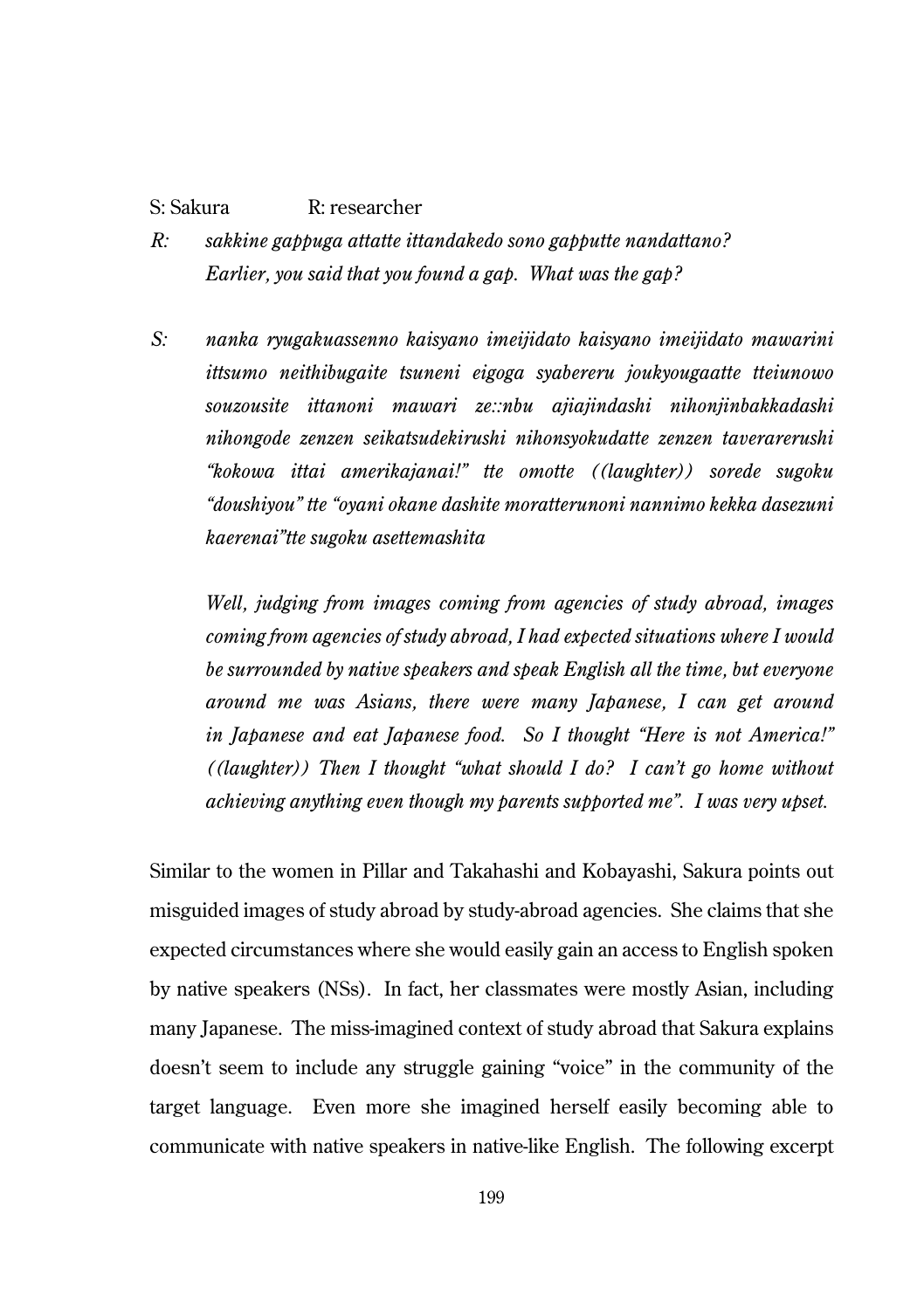shows her desired self toward study abroad before the sojourn.

*R: he::: demo imano hanashiwo kiiteruto ikumaekara jibunwa kounaritaitteiu souzouga sugoku attanokanatte omottandakedo sorewa douiumonowo mottetano?*

*Aha, but after listening to what you have just said, I thought that you might have had a clear image that you had wanted to be. What kind of image of yourself did you hold?* 

*S: ikumae sugoi eigo syaberuno nigatede tsumattyaushi jibunno iitaiki kotomo ienaishitteiunogaatte sorewo dounikashitaitte omottabubunmo attakara hutsuni kaiwa dekiruyouni naritakattatteiu jibunno risouzouga sugoku tsuyoku attandato omoundesukedo dakara hontoni sorega takasugite asetteta.*

*Before going to study abroad, I was poor at speaking in English. I often sustain conversations and I couldn't even say what I wanted to say, so I think I wanted to overcome the weaknesses, I guess it is why I had a strong ideal to be able to talk freely and naturally. So, really, I was upset because the ideal was too high.*

- *R: takakattanda? It was high?*
- *S: tabun takakattato omou. I think it was high.*

Sakura admits that the imagined self was "*takasugite* [too high]" and somehow unrealistic. She expected study abroad itself to enable her to *hutsuni kaiwa* [talk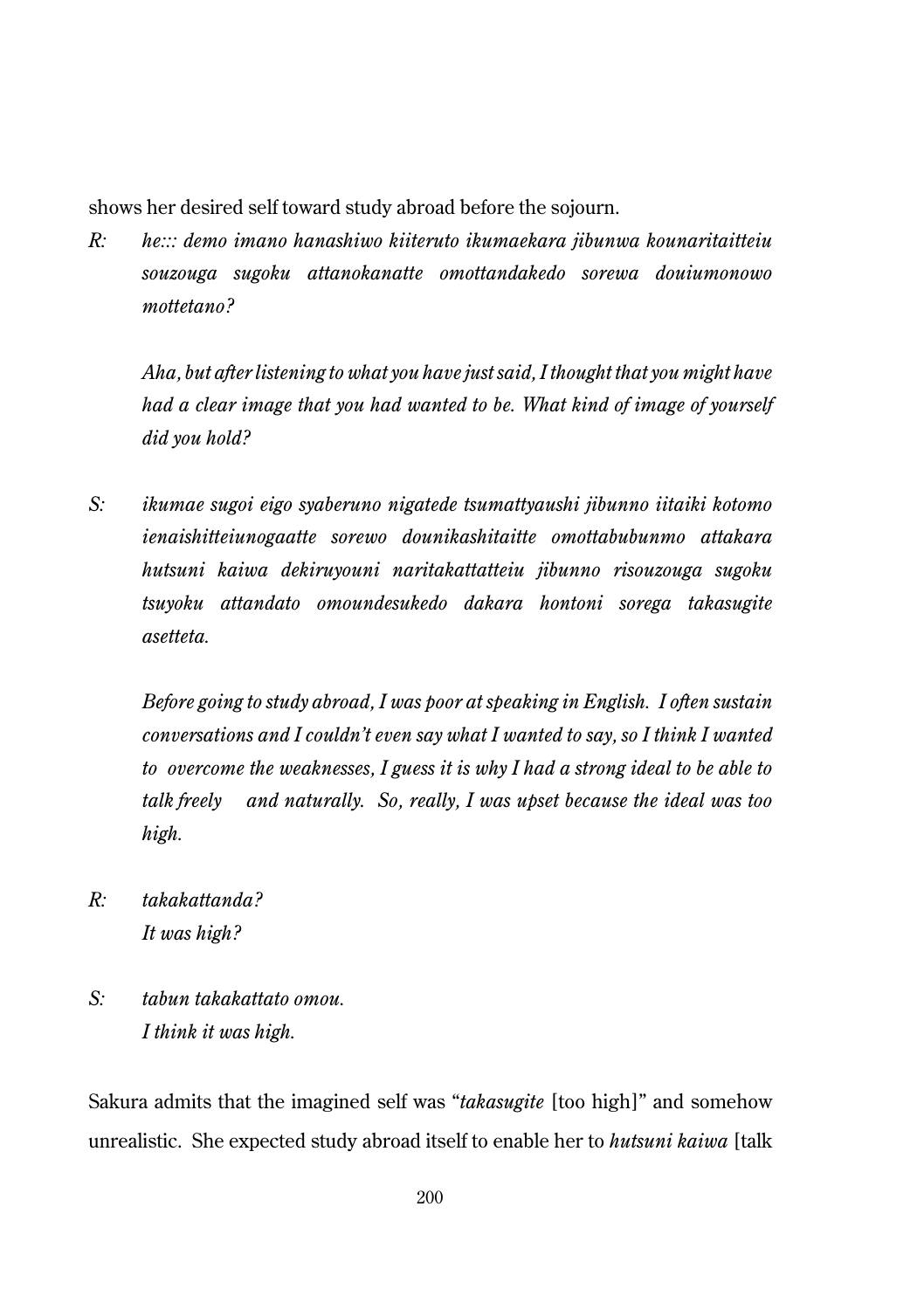freely and naturally]. Thus, the ideologies circulating around *ryugaku* may be similarly reflected upon Sakura.

In contrast, the other two students' projected forms of desire seem different from Sakura. In the following excerpt, Yuka expressed her strong preference for volunteer to study abroad.

Y: Yuka

*Y: zettaini watashiwa jibunga kore uattekara ironnahitoni susumetainatte omotte ryugaku kuyori kore tankikande accommodation fee toka iranaindayo zettai ittahouga iiyotte iuhuuni toriaezu kouhai ikasemashitashi ((laughter)). Demo taihendattatte ittete erabunoni yottewa mainichi campmitainomo ate. Ryugakuni itte nanka maa tashikani gaikokujinno tomodachiwa huerukamo shirenaikedo mainichi asondete manabumonomo nakuttette iuyoriwa chanto ishinoaru ryugakudattara iindesukedo amarini muimini kaettekiteshimau hitoga ooinokanatte. Tanki ryugakutoka itta hitowa machigainaku anma itta imi nainatte kiga shimasu."presentation toka shite sugokatta toka iimasukedo sorewa gakkoude dekirudesyotte omotte. Sonogomo eigowo tuzukete yatteru tokaiuhitoja nakute "tanki ryugaku owattakara iiya"tteiuhitoga ooito omounode. Volunteer dattara maikai maikai atarashi hakkenga dekirunode.*

*I absolutely want to recommend volunteer for many people after experi volunteering by saying, like, "this takes a short time and doesn't' even require accommodation fee. You should go." For now, I had one of my juniors go on a volunteer program." ((laughter)) But, he/ she said it was tough. Depending on which program they choose, they have to camp every day. If they study abroad, they may make foreigner friends, but they have fun every day and learn nothing. Rather than this…Unless going with a concrete goal, I think many*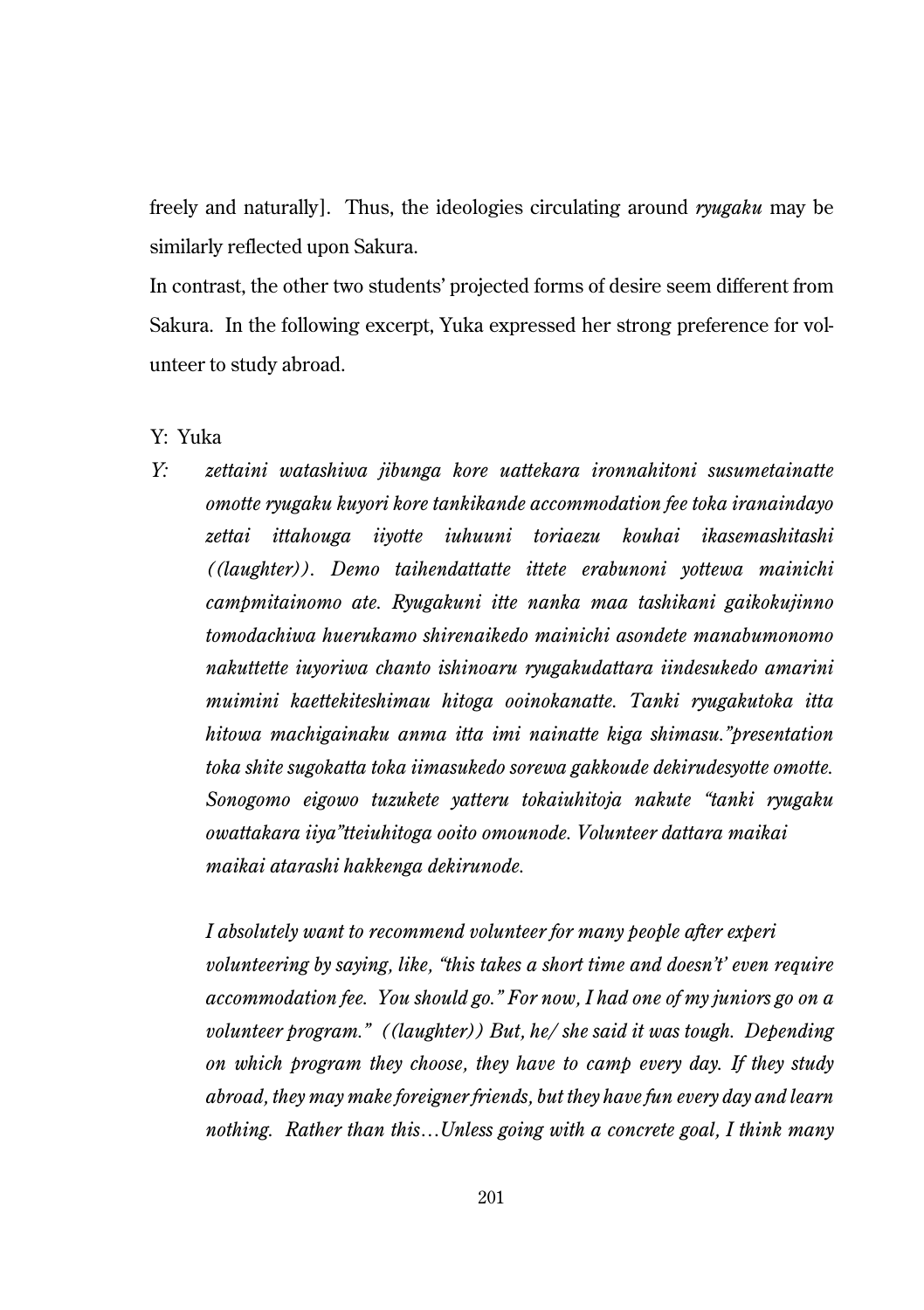*people who study abroad come back with nothing. Especially I feel that those who joined a short time study abroad seemed not to achieve anything. They say "it was great that we did presentations and so on", but I thought they could have done it at KUIS. Many of them tend not to continue to learn English later, and many behave like "I don't have to study because my study abroad has finished." On the other hand, in volunteer programs, you can find new things every time*

In contrast to Sakura's strong desire toward being surrounded by NSs and a mastery of "perfect" English, such desire does not emerge in this excerpt. Yuka's expectation toward volunteer seems to discover something new in a foreign country. After this excerpt, she described an encounter with an American "*ojiichan* [grandpa]" talking about his experience coming to Japan during the World War II. She said that she was shocked at his story and that her interests in the U.S. and even Japan became stronger. Therefore, her desire may lie in cross-cultural learning opportunities which enable her to discover what she had not known. As she describes later in the excerpt, she might also expect to gain motivation to learn English back in Japan. Later in the interview, she stated that she was aware the short-term volunteer program would not push her up to a mastery of English. Next, I will showcase Ai's excerpt in which she values interactions with her supervisor and colleagues in an internship program. Ai spoke in English throughout the interview. Her utterances in English sometimes include grammatical errors; nevertheless to let readers to interpret what she means in respective ways, I will showcase the raw transcription without error collection.

A: Ai R: researcher

*.*

*R: Why did you feel that volun, I mean, internship was the thing that you were*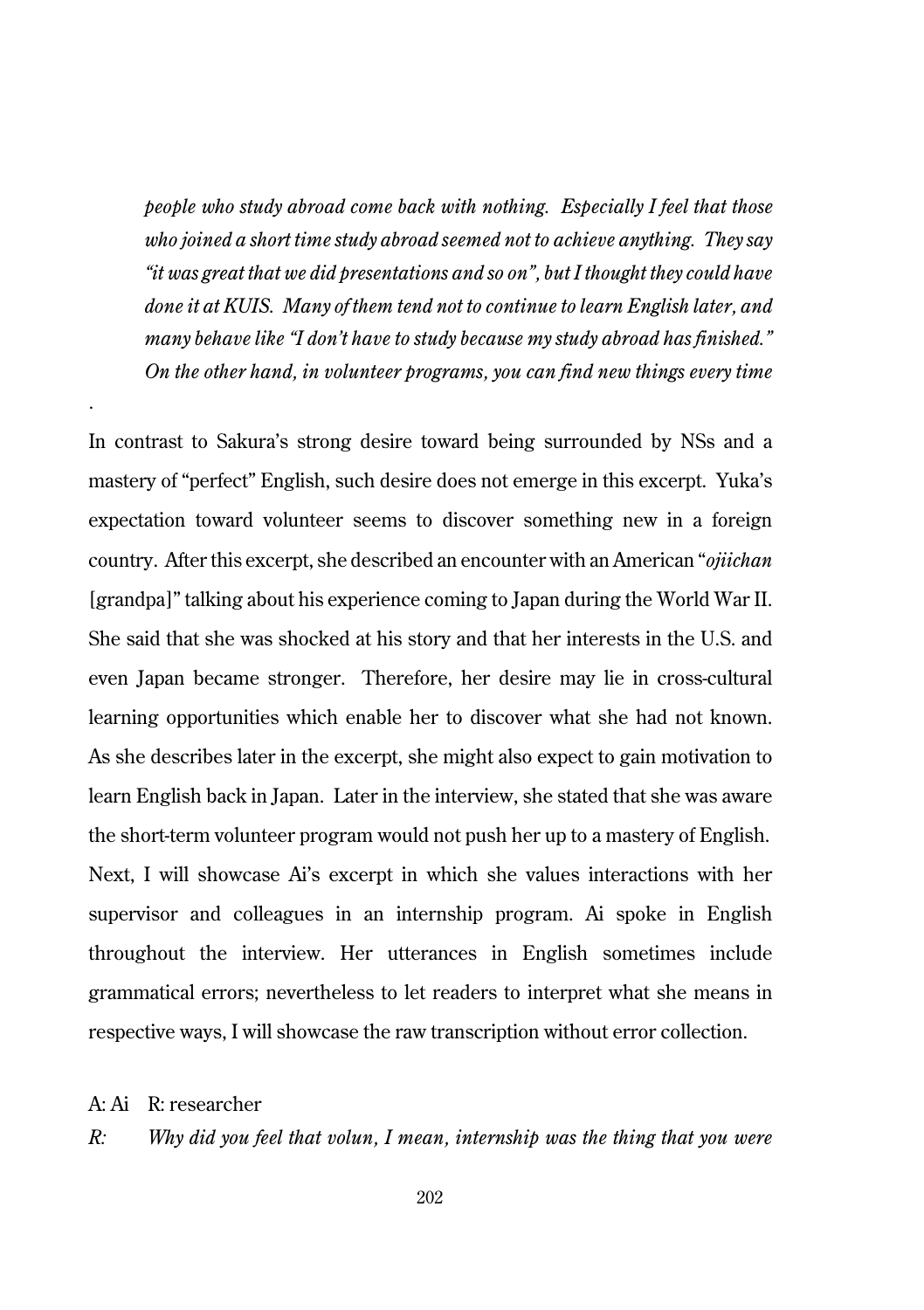*searching for?*

- *A: Since started… the second year in university I was wondering to doing a internship because I haven't, don't have any experience working at the company, so also I had adream working as the overseas manybe in the future, maybe doing internship in the other countries might be helpful to doing a internship in Japan. Better than doing it in Japan, so…*
- *R: Why didn't you choose studying abroad instead?*
- *A: Oh:: because at that time, I was I didn't have any specific subject or course that I want to learn or I want to research the as a university like in America or in England or in some other country? So if I don't have any idea I want to learn, why do I have to go abroad for studying so maybe just going to abroad, have fun, talk to other country people with more helpful for me. That's the reason. It is not only thing going abroad for studying.*
- *R: So for you?*
- *A: Just having fun and do some volunteer work and internship. Meet other people, talk to other people, the experience was helpful. Because people I met there was much younger than me and also older than me. They had many variety opinions.*

Similar to Yuka, akogare discourse doesn't seem to reflect upon her decision of sojourn abroad. At the same time, the excerpt does not include any of Sakura's objects of desire: NSs and a mastery of English and so forth. The desire emerged in the excerpt is "experience" to interact with people from other countries and backgrounds. Although she states that she wanted to "have fun", it is hinted that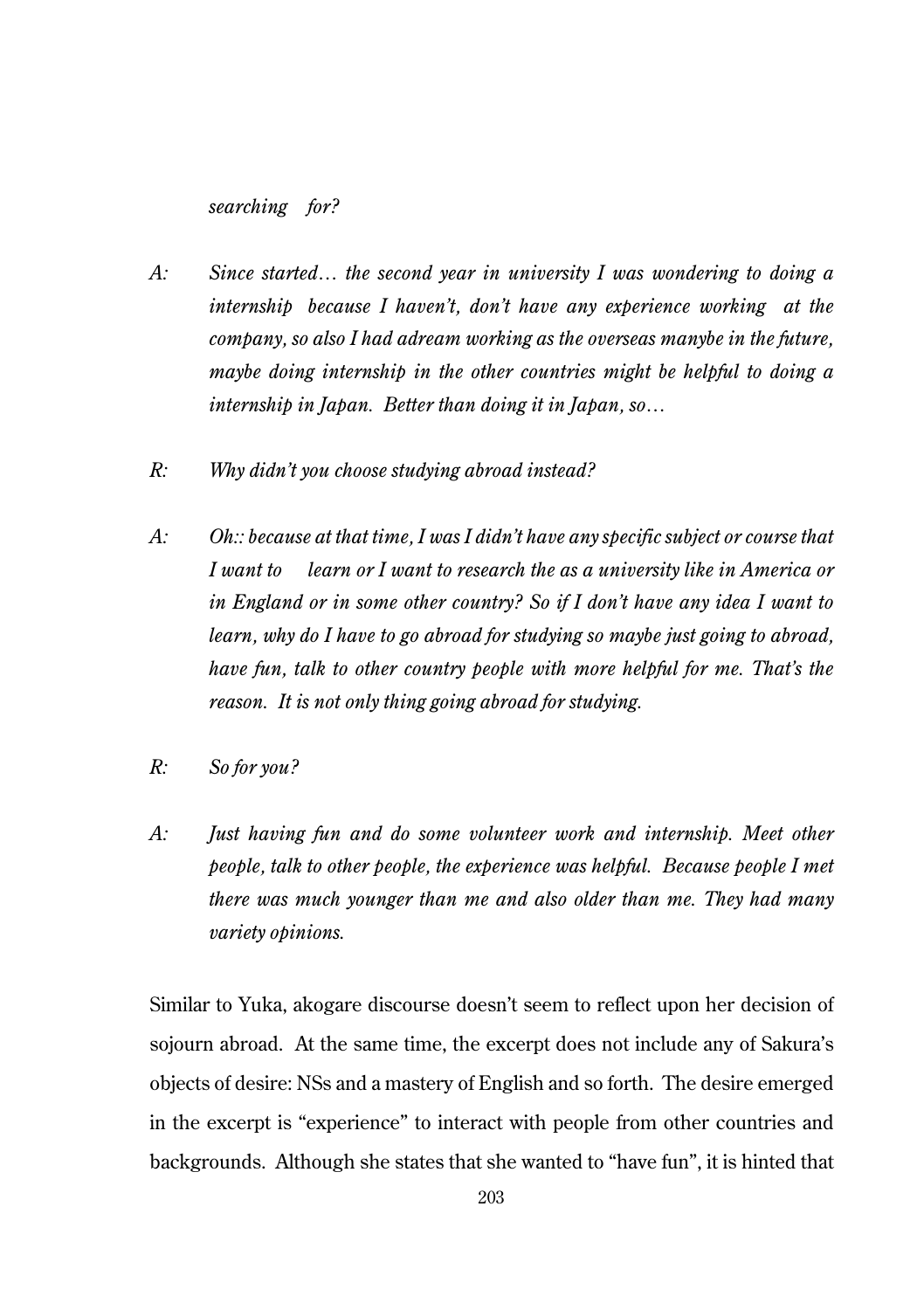her decision to do an international internship envisions her future career. Rather than studying any major subject which interests her, she found it more beneficial to experience working at a company as an intern.

To summarize, the three excerpts demonstrate that the students who went abroad in respective forms, had different kinds of aspirations toward a sojourn abroad. Sakura's excerpt is the only one signaled similar akogare discourse presented in Pillar and Takahashi and Kobayashi. An interesting contrast is that Ai and Yuka rarely remarked the term of "NS" whereas Sakura repeatedly did. Ai and Yuka's accounts rather evolved around the notion of cross-linguistic, cross-cultural, or cross-generation encounter and interaction. Another intriguing contrast is that Sakura expected to transform her English speaking ability by study abroad while the others barely mention about the target language acquisition. The degree of expectation for language acquisition and aspiration for NSs as well as their initial interests may somehow connect to their selected forms of sojourn abroad.

# **Types of communities of practice and ascribed identities**

Each of the three research participants' narratives illustrated diverse types of *communities of practice*. Among three, Sakura seemed to have most struggled to approach to an imagined *community of practice*. The following Sakura's excerpt demonstrates her rejection against being recognized as a member of international students from Japan.

*S: saisyowa "party yarukara oideyo" toka ittetandesukedo "nijonjinto karamitakunaikara ikitakunai" tokaittetara yobarenakunatte tomodachiga inakunatta ((laughter))*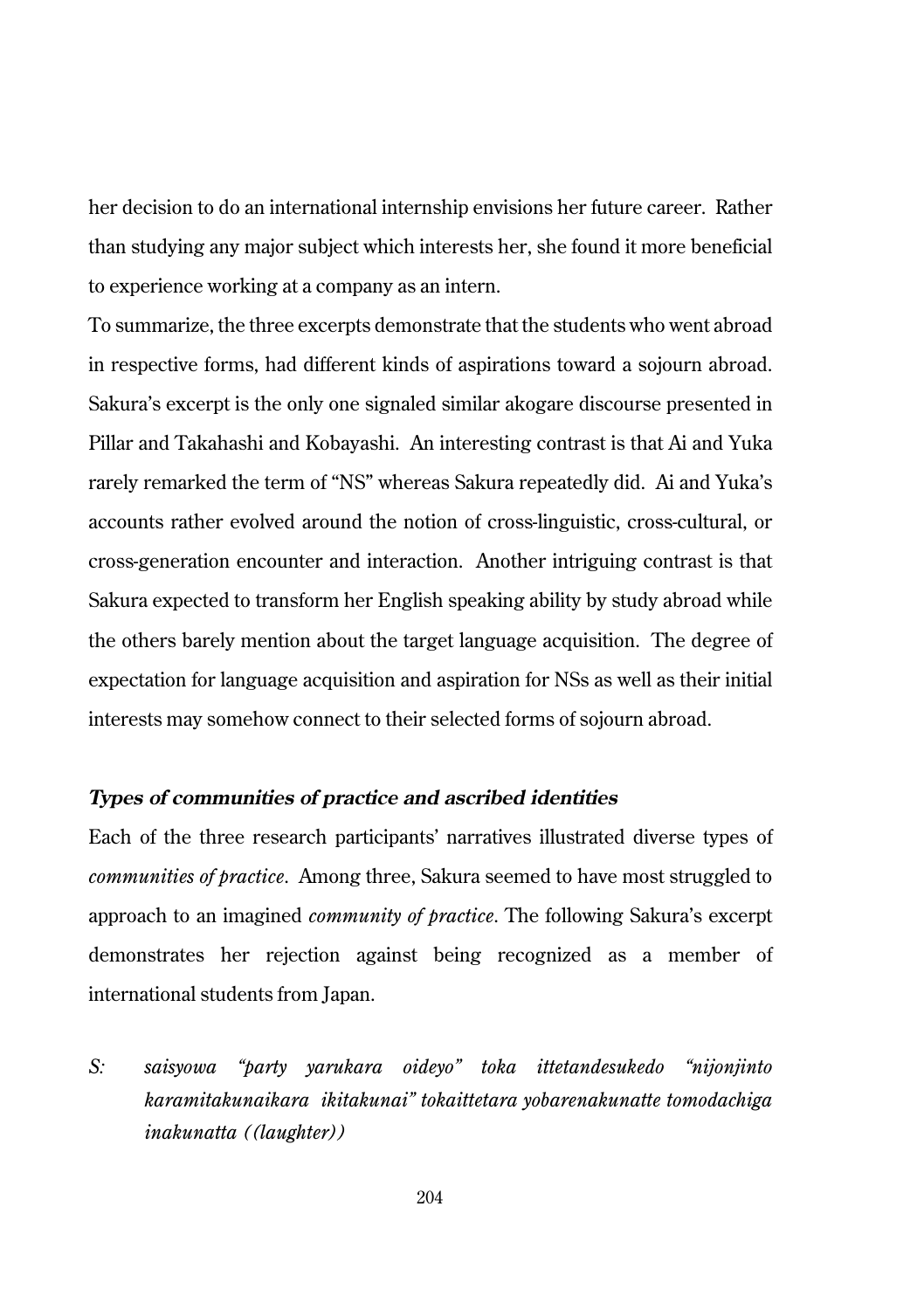*At the beginning, they invited me by saying like, "Come and join our party", but after responding like "I don't wanna go because I don't wanna hang out with Japanese", I became not to be invited, and lost friends. ((laughter))*

- *R: sorede daijoubudattano? jibunno kimochitekini. Then were you okay? Like the way you felt?*
- *S: a::: maa "tomodachi inai doushiyou"tokaomottakedo "maa syouganai ganbarou" toomotte soko kirikaete Well, you know, I thought "what should I do? I have no friends" but I changed my thought to think like "can't help. Do my best."*
- *R: ununun Mm-hm*
- *S: narubeku neithibuni ikoutte doryokuwa shitakedo yappari nandakanda nihonjinto tsurundeta bubunwa attanokanatte omou((laughter)) Although I tried my best to approach to "native", I think I tended to be with Japanese after all. ((laughter))*
- *R: neithibuno hitowa ukeirete kureta? Jibunga kou apurochi shitatokini Did native speakers accept you? When you approached them?*
- *S: saisyowa jugyoutokademo gurupu disukassyonga aggari shitandesukedo "you are such a quiet Japanese girl" tokaiwarete nanka iroiro iwaretakedo senseinimo "dekinai"toka noride ittara "mouchootto ganbarinasai" tokaiwarete mawarini hagemasare nagara neithibuw yasashikattakata kyoukaini noride ikitaitte ittara sonoko morumonno kode sugoku morumonno hito yasashikute tyotto kanyu mitaina bubunmo jakkan*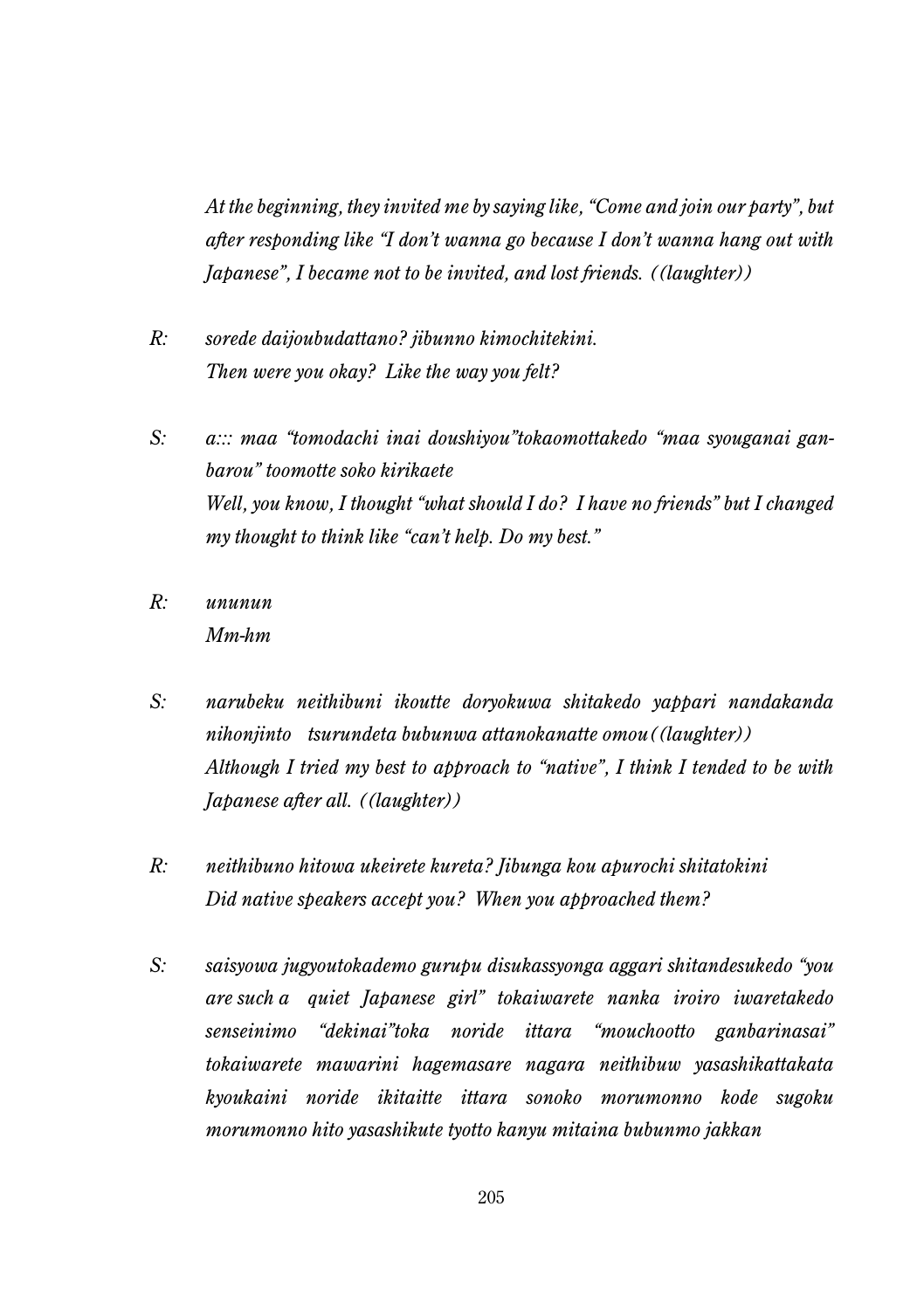*attandesukedo sonokudaride eigowa joutatsu sitakanatte omotta.*

*At first, in lectures and staff, there were group discussions. There I was told various things, for instance, "you are such a quiet Japanese girl." When I dared to tell my teacher that I couldn't continue, she told me, "Continue a little more". Being encouraged by peers…Native speakers were nice to me. When I spontaneously said "I want to go to church" to a girl, it turned out that she was Mormon. Mormons were very kind although they might slightly intend to invite me to the religion. Because of that, I thought my English became better.*

Being enrolled as an international student in a university, Sakura explained that it was difficult to make native speakers friends of English who attend the same classes. Instead, she was ascribed an identity of "quiet Japanese girl" in group discussions. On the other hand, she was automatically given access to a network of Japanese students. Perhaps because she strived for being with native speakers as she had imagined, she rejected the ascribed identity as Japanese and even the chance to gain belonging to a community of Japanese students. An alternative *community of practice* that she successfully gained an access to native speakers was a community of Mormons. Perhaps, the community allowed her to be away from the identity of "Japanese" but gave an alternative identity of one of the "candidates" of Mormon. Although she approached to the Mormon community by exercising a great deal of agency, she confessed that she eventually tended to be with Japanese friends. This may be because the kind of identity she was ascribed was not the one she agonized over. Her story suggests that gaining a membership in a social community barely happened in her case of short-term study abroad.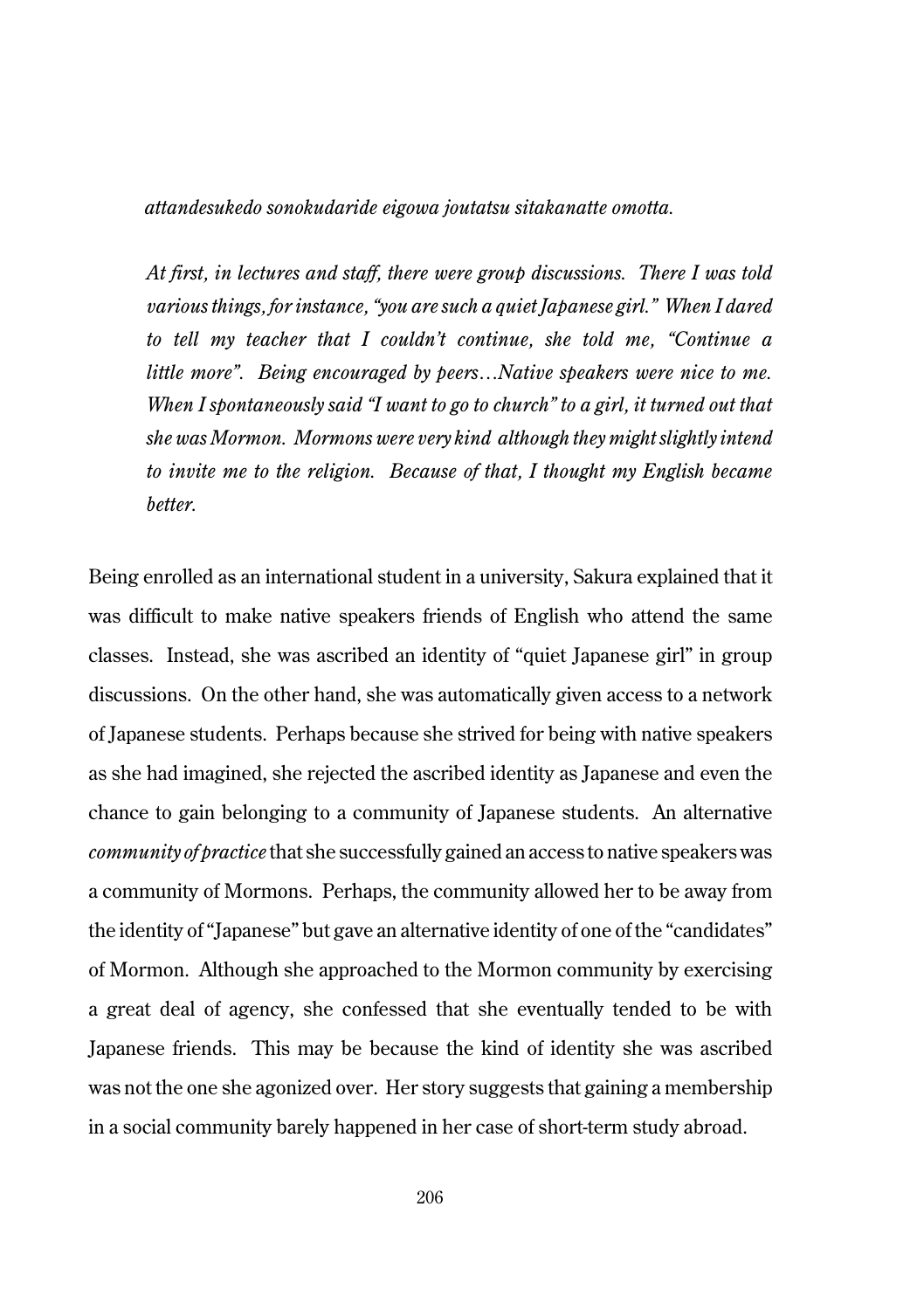Compared with Sakura, Ai's narratives demonstrated other types of *communities of practice.* Since Ai first studied in an ESL environment and later worked as an intern, the networks accessible for her unfolded diversely in the first half and the latter half sojourn. Interestingly, Ai's narrative about studying in the ESL program includes a similar theme to Sakura's, aspiration for English spoken by NSs. The following excerpt hints a community of practice that Ai had an access to the ESL program. The next excerpt followed my response that I also have an experience being in Toronto.

- *A: But for me I talk to the many people but most people come from the Latin America. Latin America? Like Brazi,l Colombia, and then most people don't have the don't have perfect English of course. Most of the people didn't have the n::: don't have the perfect English.*
- *R: "Perfect English?" [((laughter))*
- *A: [Ah:: it's hard to explain. It was hard to meet real Canadian people. Maybe just for me but it was hard to find real Canadian. If you going to the school like university, of course you get many friends like from Canada, but I go to a language school of course you hang out different countries students and it is hard to find person from Canada to get in my group. Or going to their group in the part of them it's hard.*

Her narrative demonstrates the difficulty of having an access to the social networks of Canadians. The community where she gained easy access was a group of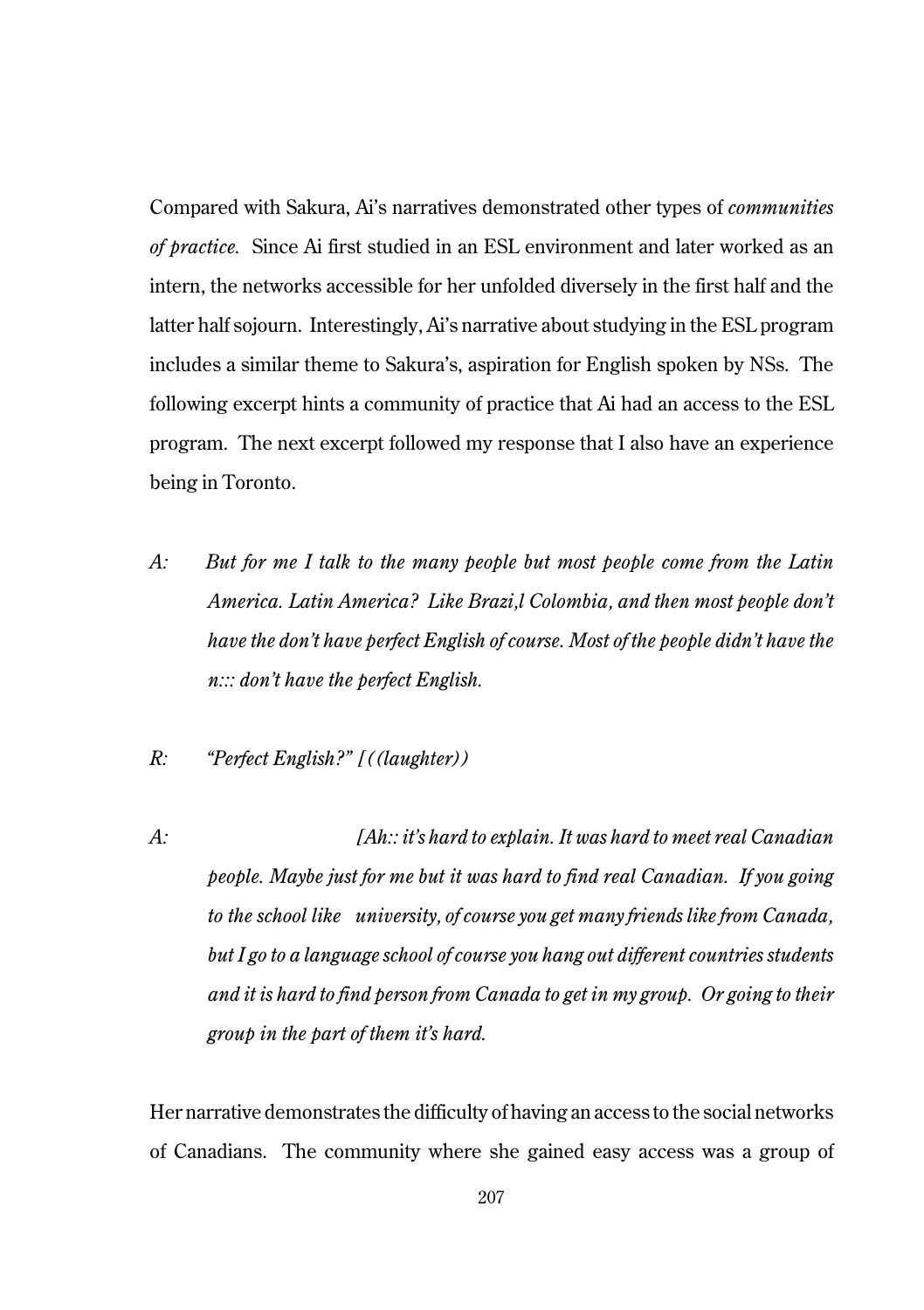international students from Latin America, non-native speakers of English (NNSs). In a sense, because it provided her with linguistic resources and opportunities to function in the English-speaking world, the network of international students could be a *community of practice*. However, it should be noted that the linguistic resources shared within the international students are constrained in light of accents and grammar. The way that this excerpt presents the dichotomy between NSs and NNSs demonstrate. For instance, the reference of "perfect English" may discursively position her and her Latino friends as incompetent English speakers who don't speak perfect English.

On the other hand, the following excerpt of her working experience on an internship program reveals that she was afforded with a belonging to a social community of practice.

# *A: Would you tell me the most memorable incident during the sojourn?*

*Ai: Maybe working at the dance center was the most memorable event for me. Because at the beginning I was so nervous working there because I don't know nobody of course co-workers. The co-workers were like same age as me or two years older than me, something like that. They speak kinda fast because they thought that I speak very well. And the owner gave me a hard task at first, and making a poster. But the day he said using a Mac, but I had never used a Mac. So I don't know how to use. So I couldn't finish my task on the day and I brought my duty to the, to the, my house and then finish at the poster at, like, in the morning, and I sent it to the owner, but the owner said, emailing me back, "It is not your duty now. You finish the task by the day that I said". So I was like "Okay that is the work". You know for you it is usual because you have to finish your work on time, but for me it was hard first time, to do the official*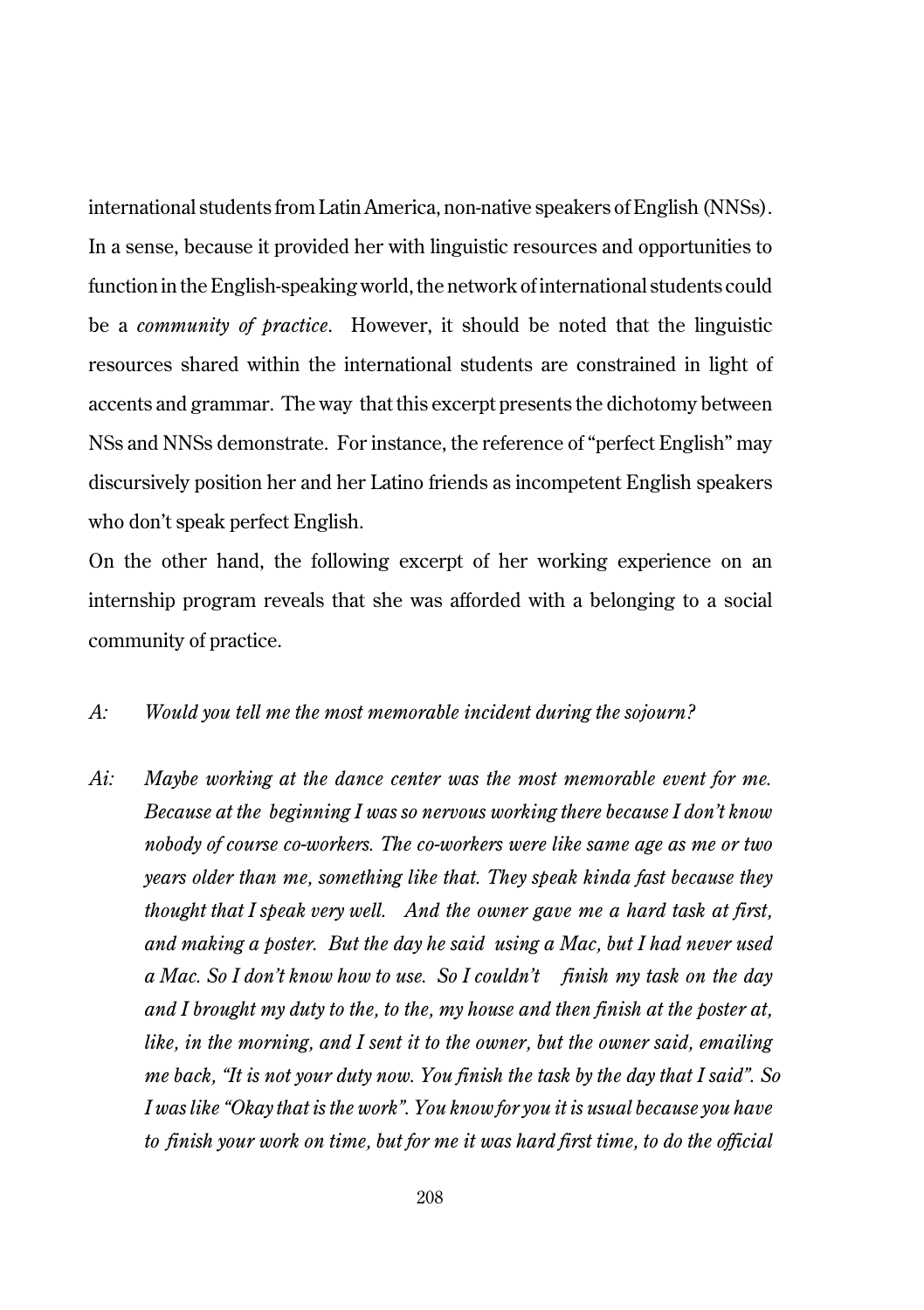*work. And then so he explained everything, why not late on time. ((laughter)) And then also he was not, he didn't treat me like as a student he treated me as a part of the coworker so he did, that's the most happiest thing for me. Because even I am not a good speaker, but he was not a good speaker too, but he know what I feel he treated me same. He gave me a same, he gave me equality with the other person too.* 

In contrast to her struggles to access NSs in the ESL program, narratives about her working at a dance center shows evidence that she gained voice in a L2 context. The community where she had access here was a local workplace. "*Because even I am not a good speaker, but he was not a good speaker too*" may suggest that the understanding that the owner can still fully function in the workplace with imperfect English helped her to feel legitimate in the community. This discursively suggests that the circulating discourse at the workplace was not NSs against NNSs, but rather competent workers against non-competent workers. In fact, in the end, Ai states that "he gave me equality with the other person too". Working as an intern could offer learners with opportunities of being situated as competent members of social communities of practice.

Lastly Yuka's narratives demonstrate a distinct community of practice compared to Sakura and Ai's. The social community which Yuka accessed was volunteer members from around the world. The following excerpt well-illustrate the local context where she was situated.

# *R: souiu tokitte eigode hanashiteruno? Did you communicate in English in that kind of situation?*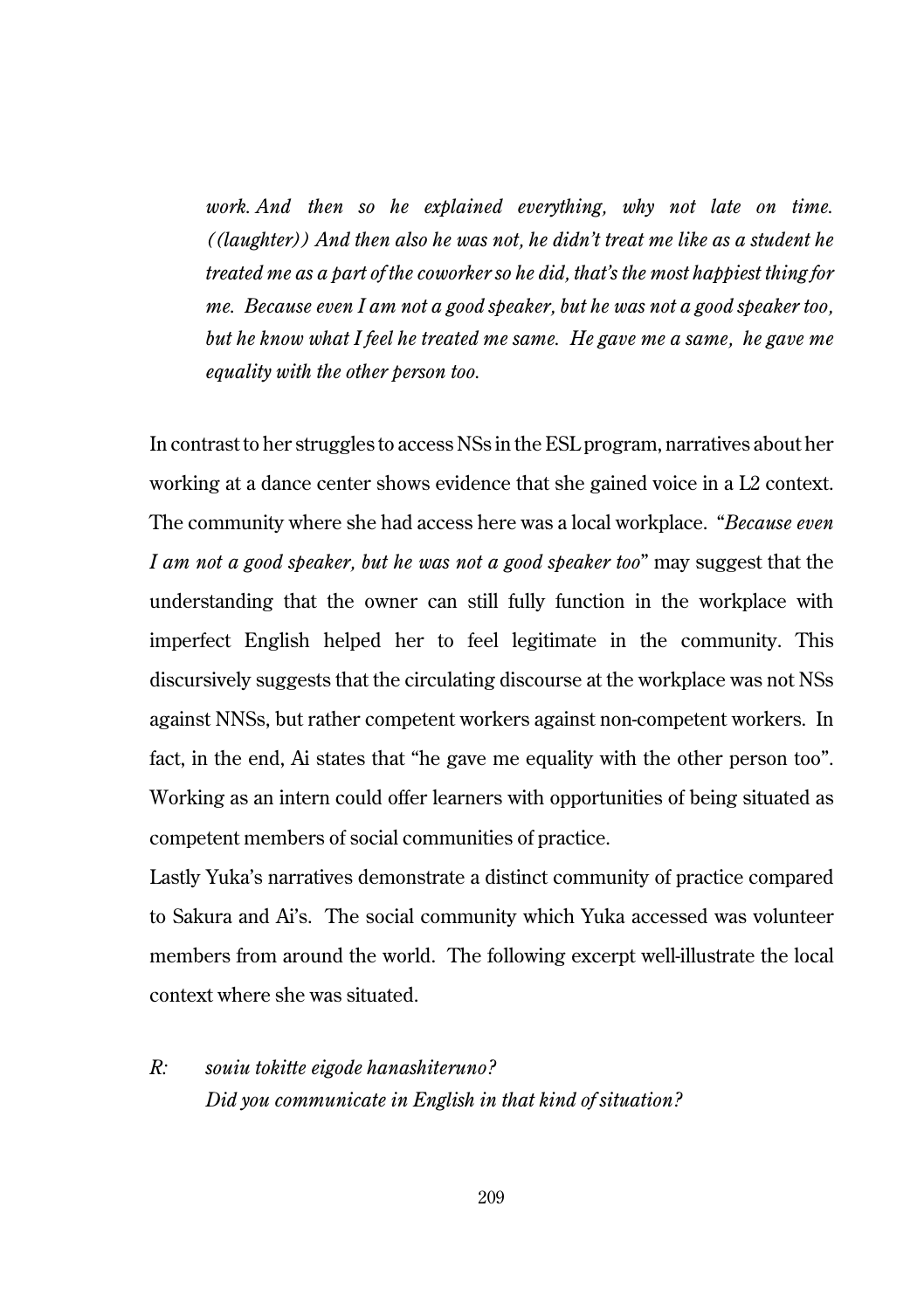- *Y: zenbu eigodesu. Everything was in English.*
- *R: zenbu eigonanda? Was everything in English?*
- *Y: hai. zenbu eigo desu. hokano gengowa syaberenainode. Yes. Everything was in English because we don't know other mutual languages.*
- *R: soudayone. Zenbu barabarano gengodakara. Right. Because everyone speaks distinct languages.*
- *Y: soudesune. demo kanjitanowa yoroppakara kiteru hitoga ookattanode spanishwa sanninkurai itandesukedo spanishga anmari eigoga tokuijanai mitaide de tatoeba wakannaindakedo nantokatte itta kotobaga tatoeba huransugoni tyotto nitetarishite "a arene" tteiuhuuni rikaiwa dekirundesukedo mattaku zenzen souiu kyoutsutenga nainode tyotto nanka asian-saidowa*

*Yes, but what I felt was…because there were many participants from Europe, there werethree Spanish or so. They were not very good at English, so for example, when they say a Spanish word instead of an English word, it happened to sound similar to a French word. Then French participants understood like "okay, I got it", but because there is not much similarity to Spanish, the Asian side was a kind of…*

- *R: ((laughter)) asian saido? ((laughter)) The Asian side?*
- *Y: korianto japanizuwa anmari sokoni kyoukan dekinakattanowa kanashik attanatte omoimashitane.*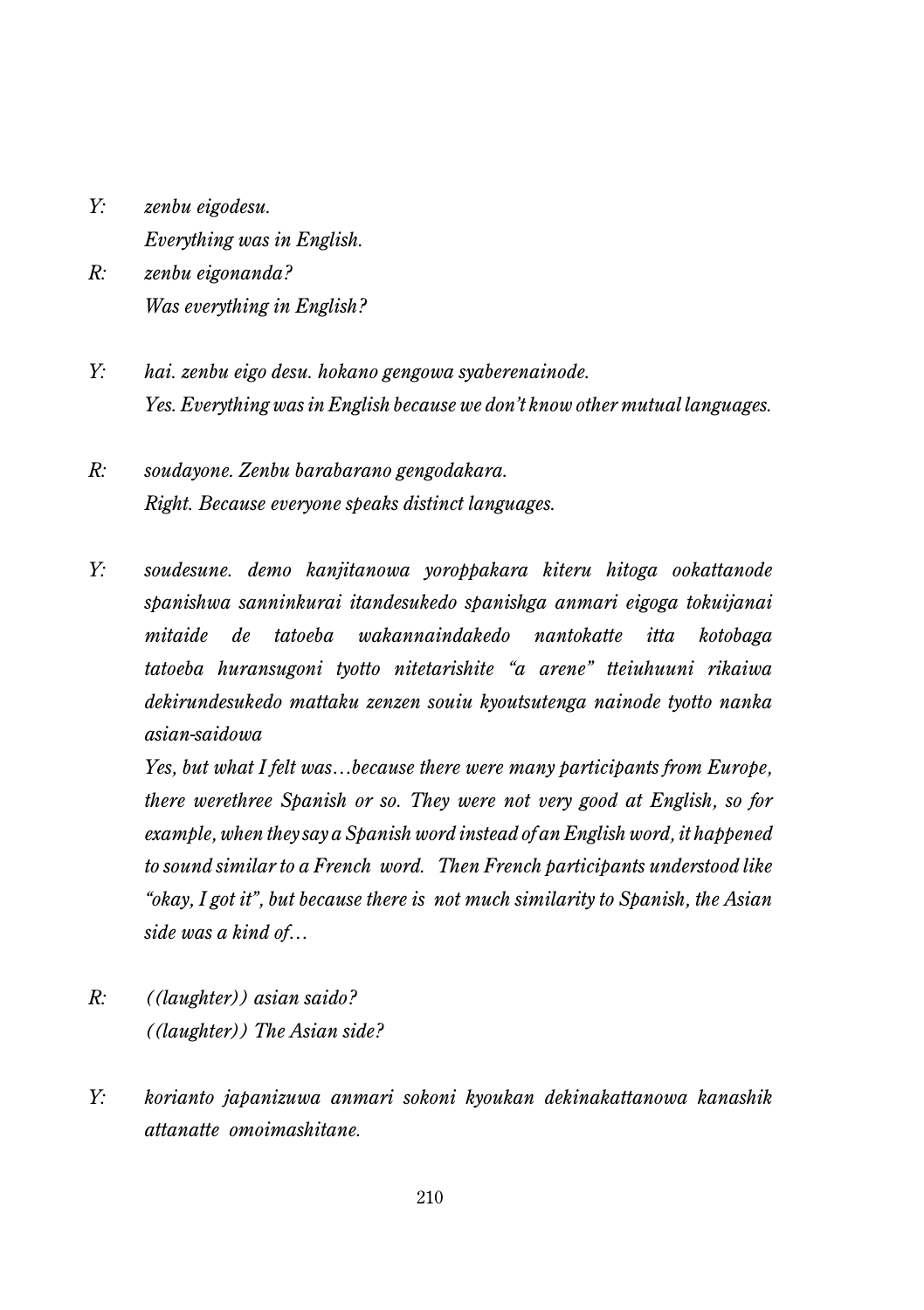*I thought it sad that Koreans and Japanese were not able to feel the same way. R: esian saidotoka yoroppa saidotoka? ((laughter)) The Asian side, the European side, and some more? ((laughter))*

*Y: iya demo sonnani hontoni hotondo yoropiande ato yoropian igaidato kanadato koria japanshika inakattanode Ah, but not more because most of them were Europeans. The other participants except for Europeans were Canadians, Koreans, and Japanese.*

This excerpt demonstrates the diversity of the members of the volunteer group gave her opportunities of communicating in English. Although she explained that she occasionally felt a boundary to the European side, the narrative above does not include any significant negative evaluation of either side. Yet, compared with Sakura and Ai's narratives showcased above, Yuka's narrative merely projects aspiration to NSs nor "perfect English". Considering that narratives discursively display narrators' inner thoughts, Yuka may have not been subscribed to an identity of an imperfect member nor a NNS in the community. Instead, she seemed to be treated as a legitimate member from Japan in the community due to the fact that she explained that each member was given a chance to deliver a presentation on home country, elsewhere in the interview. Indeed, it is worth noting that linguistic resource which Yuka accessed to was to some extent limited in that most of the volunteer members were NNSs. In fact, she states, *"otagaini nethibuna english supikaja nakattanode kekkou ano tango tangoed tyantoshita eigowo syabette nakattakanatteiunowa kanjitanode uun nanka yappa tyantoshita eigokenni ittahouga souiunowa joutatsu surunokanatte iunowa kanjimashita*. [But, because we are not native speakers of English, actually, well, we spoke word by word, I felt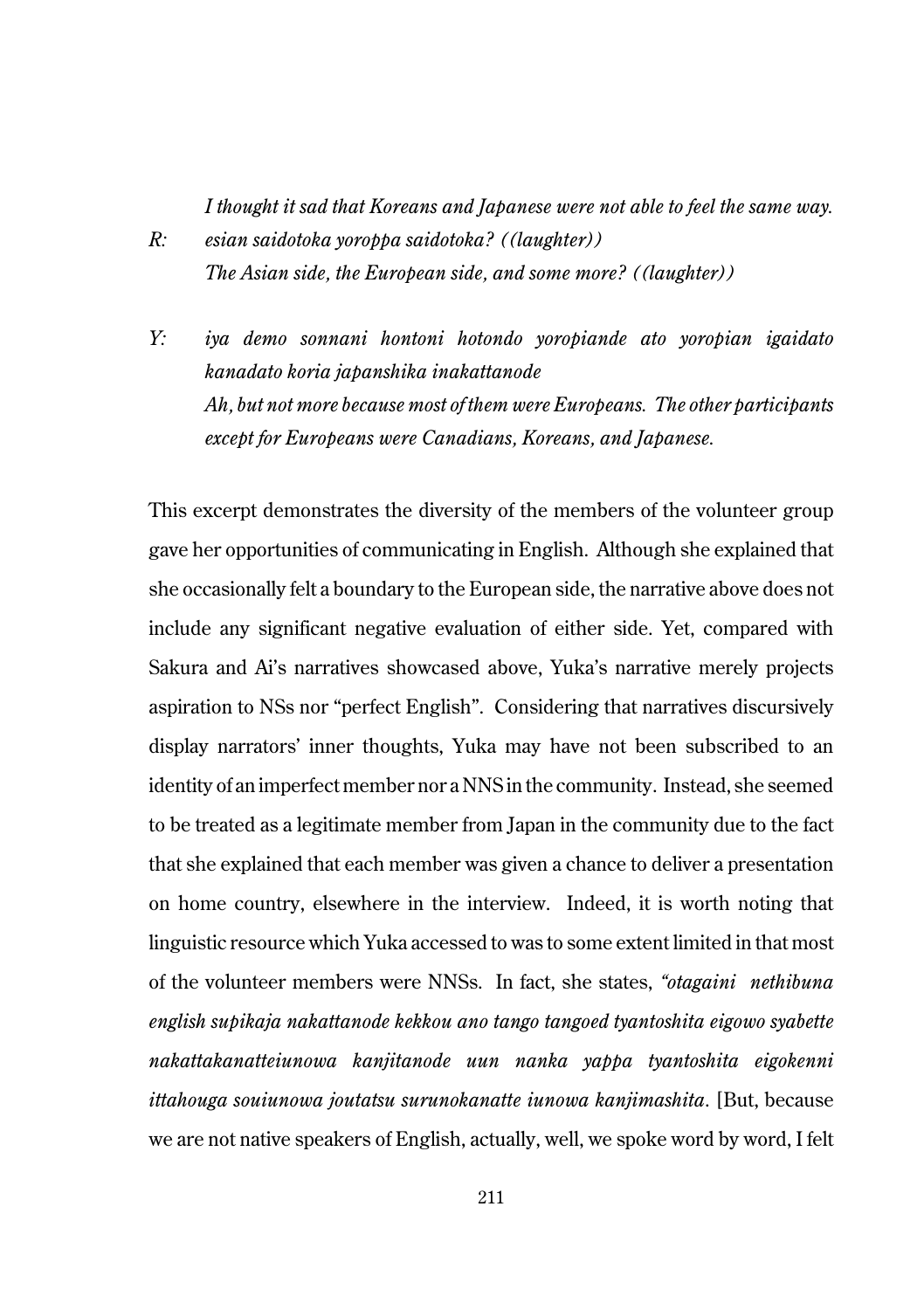that we didn't speak English accurately, well, maybe, I felt that English could be improved in English-speaking countries]." Although having said that, the social network of volunteer groups afforded Yuka chances to voice herself as a competent member of the social activities.

To summarize, the narrative of learners who were enrolled in distinct forms of sojourn abroad projected distinct types of communities of practice. In the meanwhile, in the communities diverse types of identities were discursively identified. In other words, respective forms of sojourns abroad afforded learners different types of communities of practice, which inevitably shaped identities that the learners reconstructed. In addition, it depended on the learners whether they accept ascribed identities or reject them. The narratives analyzed above suggest that

|                                           | Sakura                                           | Ai                                                                                         | Yuka                                                                       |
|-------------------------------------------|--------------------------------------------------|--------------------------------------------------------------------------------------------|----------------------------------------------------------------------------|
| Type of<br>sojourn<br>abroad              | study-abroad with<br>KUIS's recommendation       | ESL & internship                                                                           | volunteer                                                                  |
| Duration and<br>destination of<br>sojourn | 6 months in Seattle                              | 7 months & 3 months<br>in Toronto                                                          | 3 weeks in Turkey                                                          |
| Emerging<br>aspiration                    | a mastery of English<br>-NS friends              | -cross-cultural<br>encounter<br>-interaction with peo-<br>ple from different<br>background | -cross-cultural<br>learning<br>opportunities<br>-discovery of new<br>thing |
| Emerging<br>communities<br>of practice    | -classmates<br>-people from a religious<br>group | international students<br>from Latin America $\&$<br>coworkers in a<br>workplace           | Italians, French,<br>Spanish, Canadians,<br>Koreans, Serbians,<br>Japanese |
| Ascribed<br>identities                    | "a quiet Japanese girl"                          | non "Canadian" &<br>an employee                                                            | a representative<br>of Japan                                               |

Table.2. The highlight of findings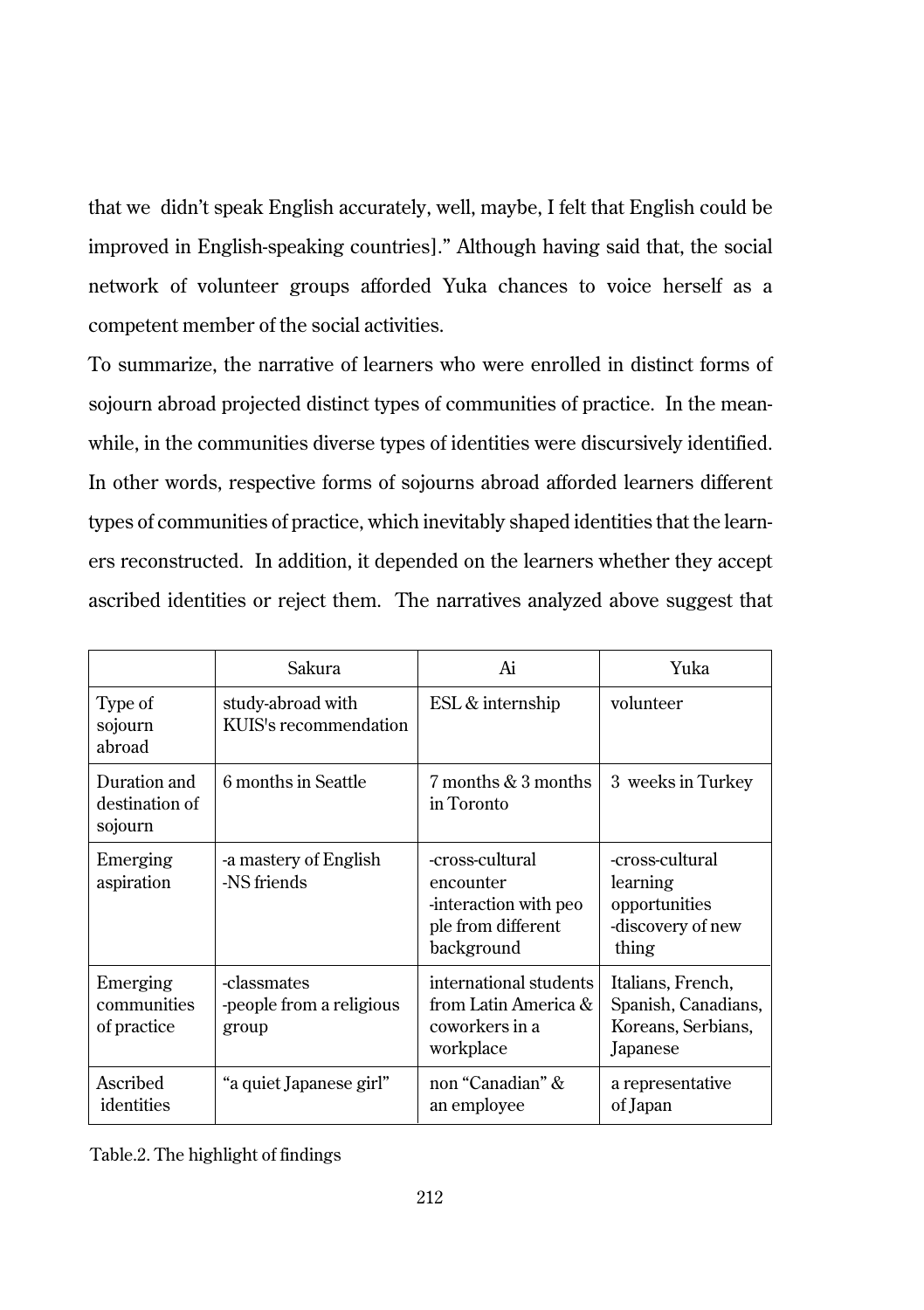internships and volunteers may afford learners excellent contexts to gain voice as competent members in a community where English is used in meaningful ways.

# **Conclusion**

This research study explored three university students' narrative stories about distinct forms of sojourn abroad including studying abroad, studying in an ESL, working as an intern, and working on an international volunteer program. The narratives projected different kinds of desires toward sojourns abroad. In addition, it was revealed that respective forms of sojourns abroad situated learners in respective discourses and allowed them access to different kinds of communities of practice. In particular, it can be argued that workplaces can afford learners rich opportunities to gain legitimate positions in community practices of the target language. Further investigation into willingness to communicate of the learners enrolled in the respective types of sojourns abroad may draw interesting findings. Lastly, it is worth noting that all of the three students had discoveries about their future visions through their sojourn experiences. For instance, Sakura decided to search for a job in Japan in service industry after realizing communicating with people is what she enjoys. Yuka discovered that it is better for her to work as "a member of Japan" overseas rather than working for a foreign capital company. As such, sojourns abroad offer excellent chances for students to find their pathways no matter which trajectory they pass in their sojourns. It is hoped that university students take much consideration to decide in which form of sojourn would give them the best learning opportunities. Indeed, educators and administrative staffs associated with students studying abroad may be responsible for raising awareness of students about multiple options of sojourn abroad and their potential impact on sojourn experiences.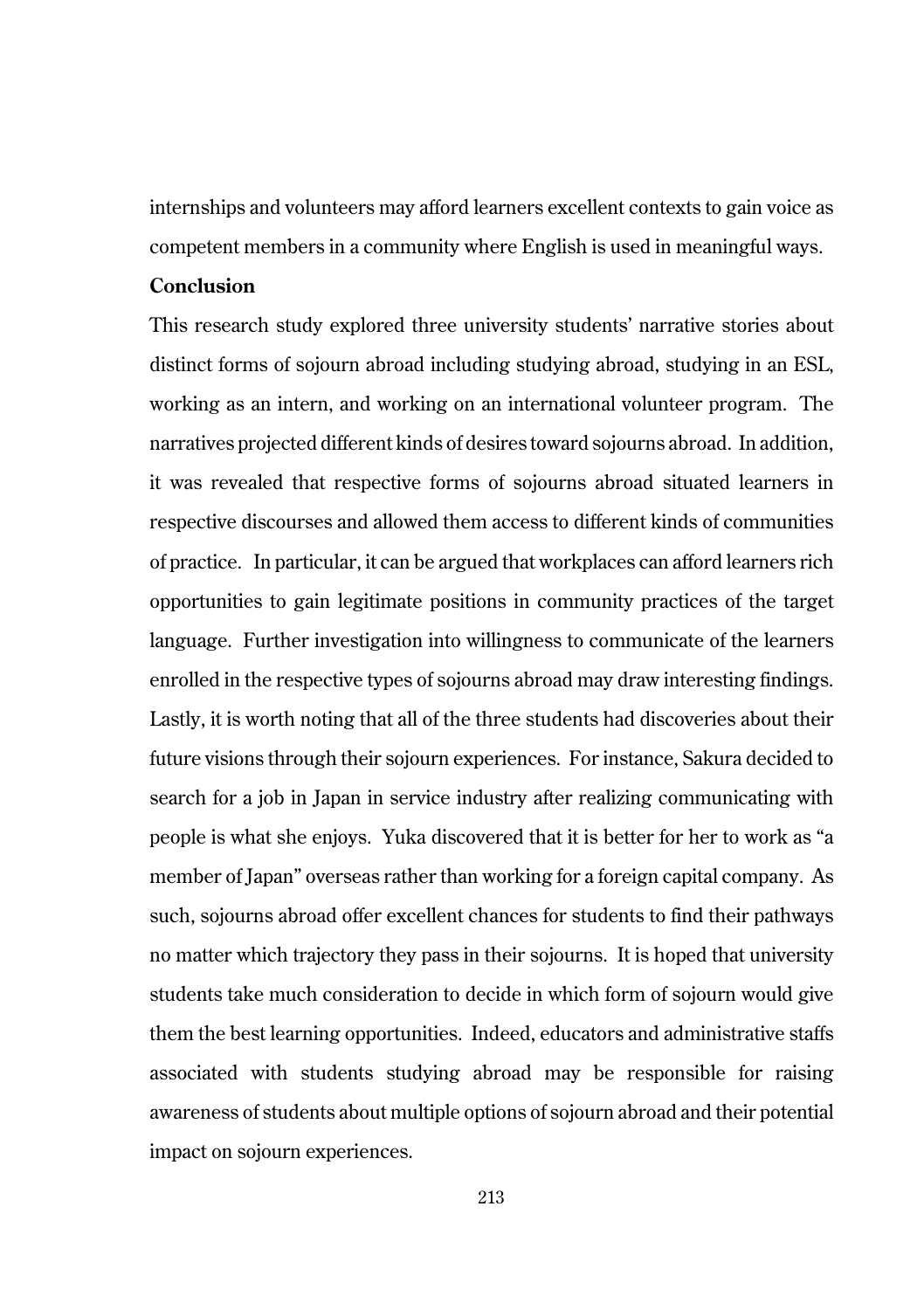## **References**

Foucault, M. (1972). *The Archaeology of Knowledge*. New York: Pantheon Books.

- Jackson, J. (2008). *Language, Identity, and Study Abroad: Sociocultural Perspectives.* London: Equinox.
- Japan Association for Working Holiday Makers. (2013). *Media Keisai* [Media posts]*.* Retrieved November 1, 2013, from http://www.jawhm.or.jp/ja/category/%E3%83%A1%E3%83%87%E3%82%A3% E3%82%A2%E6%8E%B2%E8%BC%89.
- Heigham, J. & Croker, R. A. (2009). *Qualitative research in applied linguistics: A practical introduction.* London: Palgrave Macmillan.
- Kinginger, C. (2004). Alice doesn't live here anymore: Foreign language learning and renegotiated identity. In A. Pavlenko & A. Blackledge (Eds.), *Negotiation of identities inmultilingual context* (pp. 219-242). Clevedon, UK: Multilingual Matters.
- Kinginger, C. (2008). American students abroad: Negotiation of difference? *Language Teacher, 34* (2), 216-227.
- Kinginger, C. & Blattner, G. (2008). Histories of Engagement and Sociolinguistic Awareness in Study Abroad: Colloquial French. In Ortega, L. & Byrnes, H. (Eds.), *The Longitudinal Study of Advanced L2 Capacities* (pp.223-246). Mahwah, NJ: Lawrence Erlbaum.
- Kobayashi, Y. (2007). Japanese working women and English study abroad. *World Englishes, 26*, (1), 62-71.
- Lave, J., & Wenger, E. (1991). *Situated learning: Legitimate peripheral participation.* Cambridge: Cambridge University.
- McKay, S., & Wong, S.-L. (1996). Multiple discourses, multiple identities: Investment and agency in second-language learning among Chinese adolescent immigrant students. *Harvard Educational Review, 66*, 577-608.